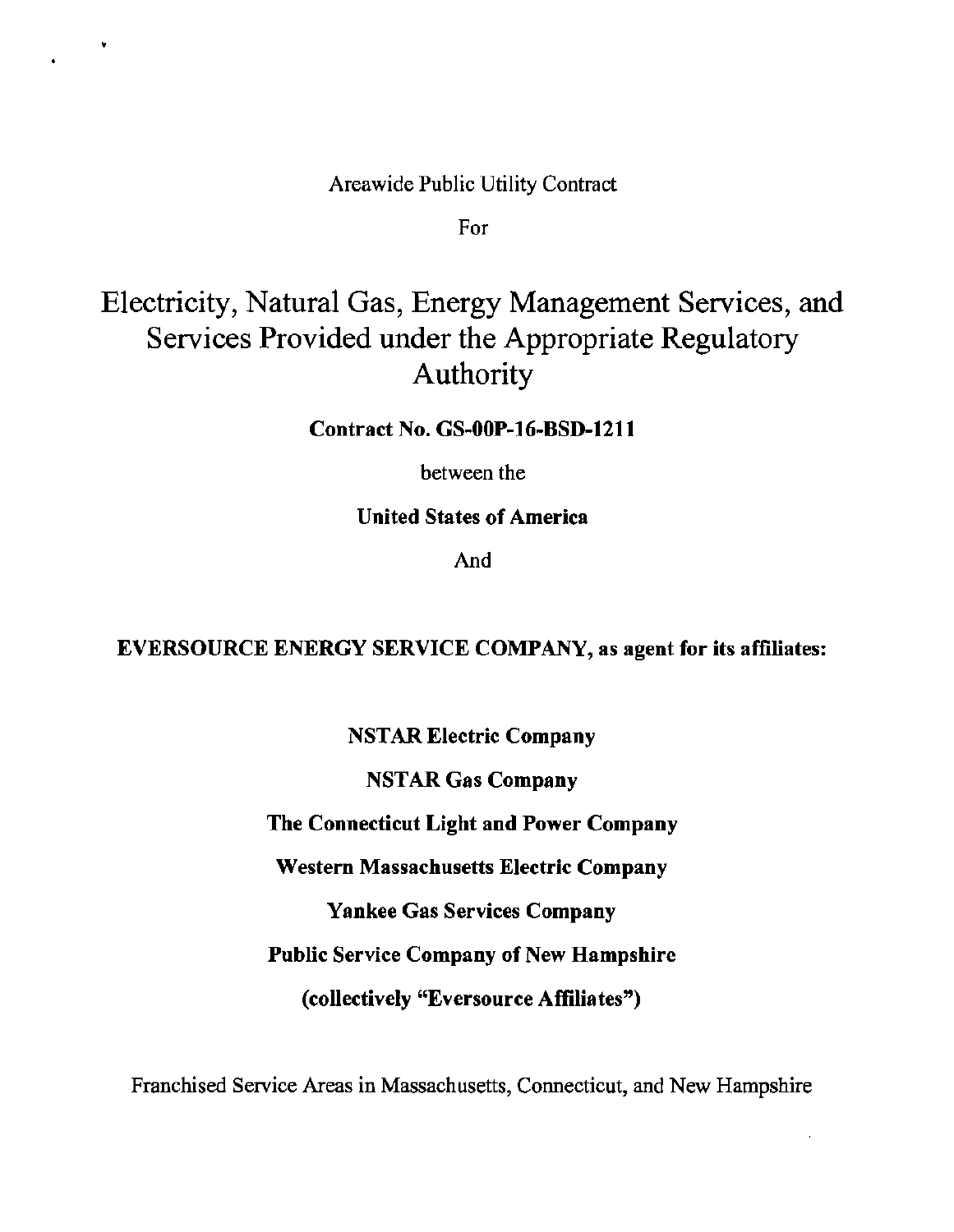# Negotiated Areawide Contract

# **No. GS-OOP-16-BSD-1211**

between the

# **United States of America**

# and

**Eversource Energy Service Company, as agent for Eversource Affiliates** 

# **TABLE OF CONTENTS**

**Article** 

 $\frac{1}{2}$  ,  $\frac{1}{2}$ 

Page

| Preamble and Whereas Clauses                              | 3                |
|-----------------------------------------------------------|------------------|
| 1. Definitions                                            | 3                |
| 2. Scope and Duration of Contract                         | 5                |
| 3. Existing Contracts                                     | 6                |
| 4 Authorization Procedure and Service Disconnections      | 6                |
| 5. Rates, Charges, and Public Regulation                  | 7                |
| 6. Bills and Billing Data                                 | 8                |
| 7. Payments for Services                                  | 8                |
| 8. Contractor-Owned Meters                                | 9                |
| 9. Equipment and Facilities                               | 9                |
| 10. Liability                                             | 9                |
| 11. Access to Premises                                    | 10               |
| 12. Parties of Interest                                   | 10               |
| 13. Representations and Certifications                    | 10               |
| 14. Supplemental Clauses                                  | 11               |
| 15. Small Business Subcontracting Plan                    | 14               |
| 16. Notices                                               | 14               |
| 17. Reporting                                             | 15               |
| 18. Utility Energy Services Contracts                     | 15               |
| 19. Miscellaneous                                         | 16               |
| <b>Signatures</b>                                         | 18               |
| Certificate                                               | 19               |
| <b>Authorization for Electric Service</b>                 | <b>Exhibit A</b> |
| <b>Authorization for Gas Service</b>                      | Exhibit B        |
| Authorization for Energy Management Service               | <b>Exhibit C</b> |
| Authorization for Services Provided under the Appropriate |                  |
| <b>Regulatory Authority</b>                               | Exhibit D        |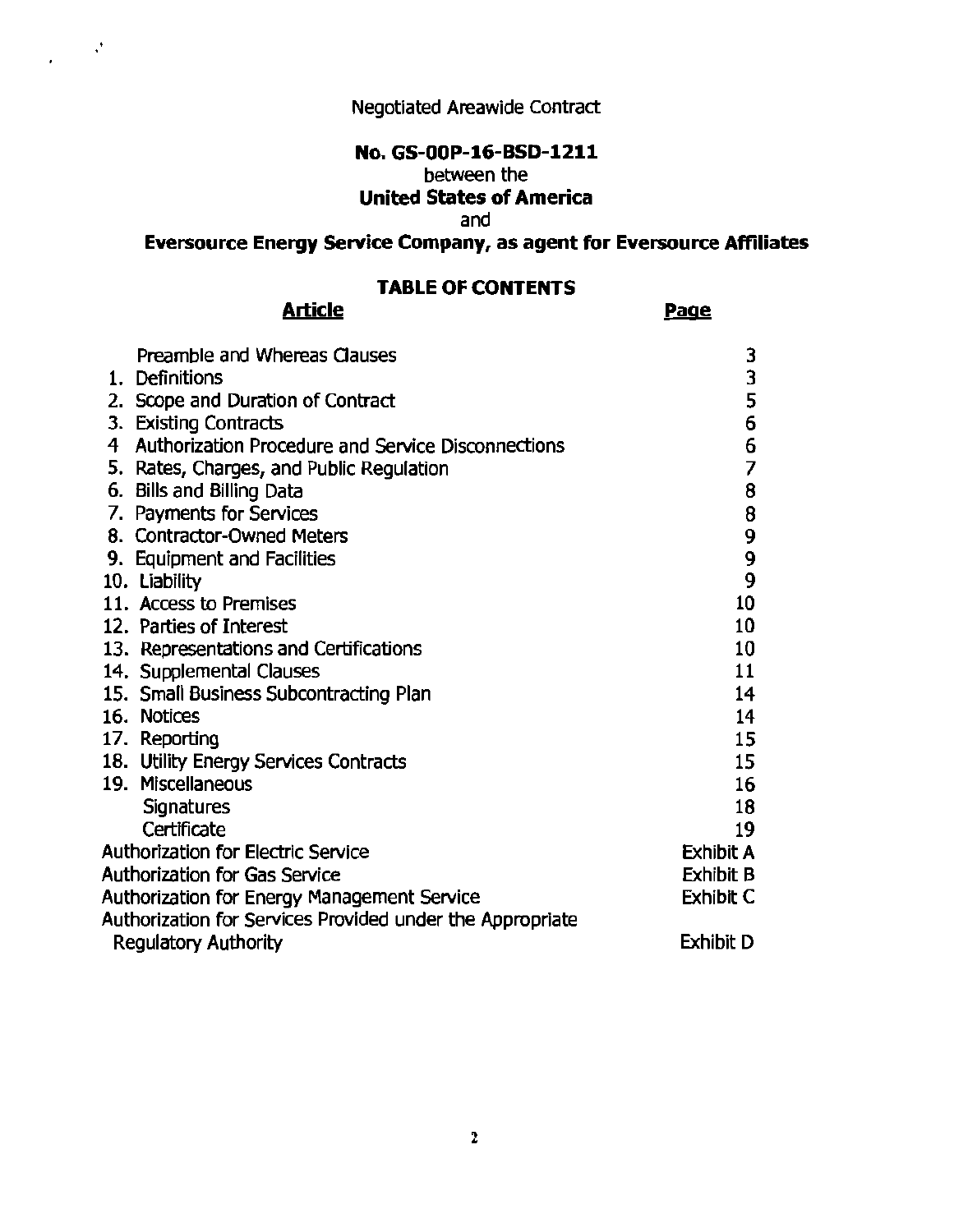# NEGOTIATED AREAWIDE CONTRACT

 $\mathcal{L}$ 

# No. GS-OOP-16-BSD-1211 BETWEEN THE

# UNITED STATES OF AMERICA

# AND

## Eversource Energy Service Company, as agent for Eversource Affiliates

THIS AREAWIDE CONTRACT FOR Electric Services, Natural Gas Services, Energy Management Services, and Services Provided Under The Appropriate Regulatory Authority is executed this 3<sup>rd</sup>, day of *March* . 2016, between the UNITED STATES OF AMERICA, acting through the Administrator of General Services (hereinafter referred to as the "Government"), pursuant to the authority contained in Section 201(a) of the Federal Property and Administrative Services Act of 1949, as amended, 40 U.S.C. 501(b)(1), and Eversource Energy Service Company organized and existing under the laws of the State of Connecticut and having Its principal office and place of business at 107 Selden Street, Berlin, er 06037, as the designated agent for the following utility affiliates: NSTAR Electric Company, NSTAR Gas Company, The Connecticut Light and Power Company, Western Massachusetts Electric Company, Yankee Gas Services Company and Public Service Company of New Hampshire (hereinafter collectively referred to as the "Contractor"):

*WHEREAS,* the Contractor includes six (6) electric and natural gas utility distribution companies that are regulated by the State Regulatory Commissions of Connecticut and New Hampshire and the Commonwealth of Massachusetts. the Federal Energy Regulatory Commission ("FERC'), and/or such other regulatory bodies as may have jurisdiction over the Contractor (hereinafter referred to collectively as the "Appropriate Regulatory Authority");

WHEREAS, the Contractor now has on file with the Appropriate Regulatory Authority all of its current effective tariffs, rate schedules, riders, rules and terms and conditions of service ("Tariffs"), as applicable; provided such Tariffs will change from time-to-time in the future; and

WHEREAS, with some exceptions, the Government is generally required by Chapter 1 of Title 48 of the Federal Acquisition Regulation (FAR), 48 CFR 41.204, to enter into a bilateral contract for Electric, Gas, Energy Management Services and/or Services Provided Under the Appropriate Regulatory Authority at each Federal facility where the value of the Services provided is expected to exceed \$150,000 annually; and

WHEREAS, where the Government has an areawide contract in effect with a particular utility, then such service is normally to be procured thereunder; and

WHEREAS, the Contractor and the Government mutually desire that this Areawide Contract be used by the agencies of the Government in obtaining electric, gas, energy management services and/or services provided under the Appropriate Regulatory Authority from the Contractor and to facilitate partnering arrangements as encouraged and authorized by 10 U.S.C. 2911-2918 and 42 U.S.C. 8256; and

NOW, THEREFORE, in consideration of the premises and mutual covenants herein contained, the parties hereby agree as follows:

#### **ARTICLE 1. DEFINITIONS.**

1.1. As used in this Areawide Contract, the following terms have the meaning as prescribed below:

(a) "Agency" means any Federal department, agency, or independent establishment in the executive branch of the Government, any establishment in the legislative or Judicial branches of the Federal Government, or any wholly/mixed ownership Government corporation, as defined in the Government Corporation Control Act, a list of which Agencies may be found at ADM 4800.2G on the General Services Administration website.

(b) "Appropriate Regulatory Authority" means Federal Energy Regulatory Commission ("FERC") and the state utility commissions and/or such other federal and state regulatory bodies as may have jurisdiction over the Contractor (hereinafter referred to collectively as the "Appropriate Regulatory Authority").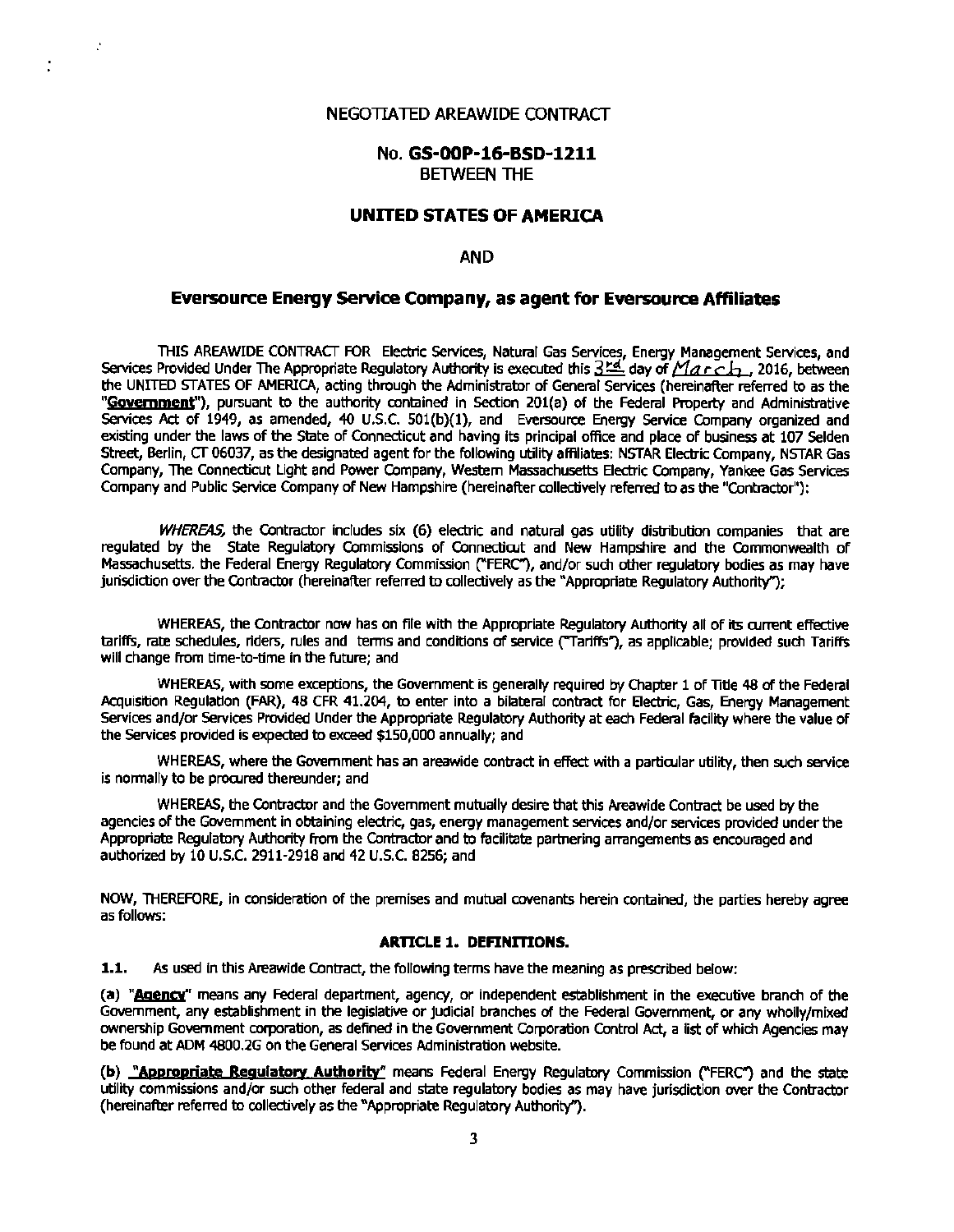(c) "Areawide Contract" means this master contract for public utility electric and gas and related services entered Into between the Government and Contractor to cover the Service acquisitions of all Federal agencies in the franchised certificated service territory from Contractor for a period not to exceed ten (10) years.

(d) "Authorization" means an order form used to acquire Services under this Areawide Contract (see Exhibit "A" AUTHORIZATION FOR ELECTRIC SERVICE, Exhibit "B" AUTHORIZATION FOR GAS SERVICE, Exhibit "C" AUTHORIZATION FOR ENERGY MANAGEMENT SERVCE, and Exhibit "D" AUTHORIZATION FOR THE PROVISION OF SERVICES PROVIDED UNDER THE APPROPRIATE REGULATORY AUTHORITY), and annexed hereto;

(e) "Class of Service" or "Service Classification" means those categories of service established in the Contractor's Tariff as filed with the Appropriate Regulatory Authority.

(f) "Contractor's Tariffs" means Appropriate Regulatory Authority utility service tariffs, and includes rate schedules, riders, rules, regulations, new business policies, policies on contributions in aid of construction, interconnection standards and practices, and regulated terms and conditions of service as may be modified, amended or supplemented by the Contractor from time to time and/or approved by the Appropriate Regulatory Authority when such approval is required by applicable law.

(g) "Contractor's Terms and Conditions" for this Areawide Contract, means the generic terms, conditions, policies, procedures, payment terms established by the Contractor for those services that are provided pursuant to this Contract, and as such, may be modified, amended, or supplemented by the Contractor from time to time, that are under the Appropriate Regulatory Authority's jurisdiction, but are not required to be approved by the Appropriate Regulatory Authority and/or not specifically subject to Appropriate Regulatory Authority approval before they take effect. The definition of "Terms and Conditions" shall not include Electric Service, Gas Service or contract terms developed for specific Authorizations.

(h) "Connection Charge" means a Contractor's charge for facilities on the Contractor's side of the delivery point which facilities (1) are required to make connections with the nearest point of supply and (2) are in accordance with the Contractor's Tariffs and the Appropriate Regulatory Authority's rules and regulations, installed, owned, maintained and operated by the Contractor.

(i) "Electric Service" means requiated electric commodities, transmission, distribution, and/or related services.

(i) "Energy Conservation Measure" means any specific energy related or water service intended to provide energy savings and/or demand reduction in Federal facilities (Reference Article 18 herein).

(k) "Energy Management Service (EMS)" measure means any project that reduces and/or manages energy demand in a facility as well as energy audits and any ancillary services necessary to ensure the proper operation of the energy conservation measure. Such measures include, but are not limited to, operating and maintenance and commissioning services (Energy Conservation Measure and Demand Side Management Measure are considered equivalent terms.) To be considered an EMS measure, the measure must satisfy all of the following requirements:

- 1. The EMS measure must produce measurable energy reductions or measurable amounts of controlled energy and/or water use;
- 2. The EMS measure must be directly related to the use of energy or directly control the use of energy or water;
- 3. The preponderance of work covered by the EMS measure (measured in dollars) must be for Items 1 and 2 above; and
- 4. The EMS measure must be an improvement to real property or any action that is necessary to ensure the functionality of the EMS measure.

(I) "Extension Fee" means a Contractor's charge for facilities on the Contractor's side of the delivery point which facilities (1) are required to make connections with the nearest point of supply and (2) are, in accordance with the Terms of Service, installed, owned, maintained and operated by the Contractor.

(m) "Gas Service" means regulated gas commodity, where applicable, transmission, distribution, and/or related services;

# (n) "Hazardous Materials" means

 $\mathcal{L}^{\mathcal{I}}$ 

- i. those substances defined as "hazardous substances" pursuant to Section 101(14) of the Comprehensive Environmental Response, Compensation and Liability Act of 1980, as amended by the Superfund Amendments and Reauthorization Act of 1986 (42 U.S.C. Sections 9601 et seq.);
- ii. those substances designated as a "hazardous substance" pursuant to Section  $311(b)(2)(A)$  or as a "toxic pollutant" pursuant to Section 307(a)(1) of the Clean Water Act (33 U.S.C. Sections 1251 et seq.);
- iii. those substances defined as "hazardous materials" pursuant to Section 103 of the Hazardous Materials Transportation Act (49 U.S.C. Sections 1801 et seq.);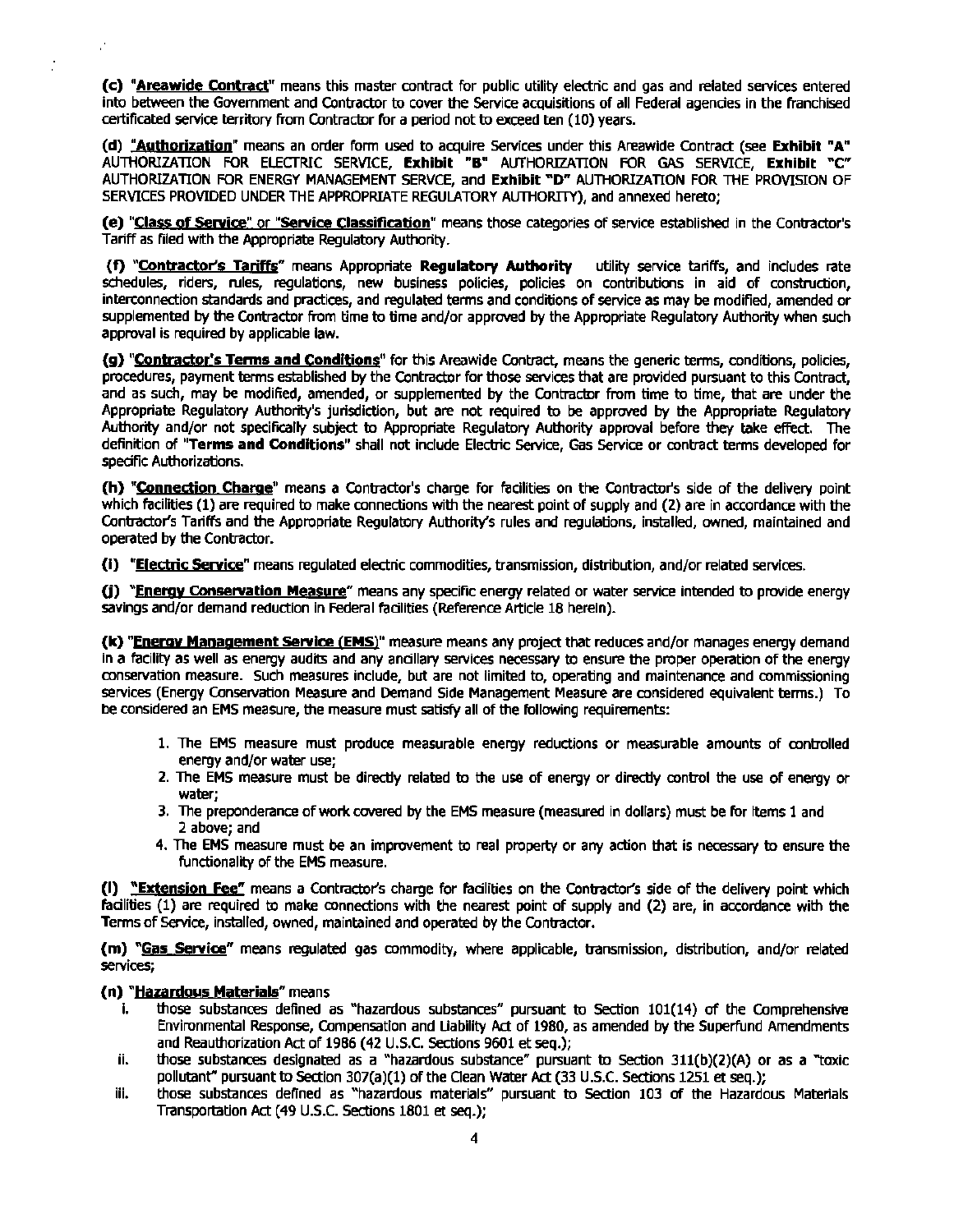- iv. those substances regulated as a "chemical substance or mixture" or as an "imminently hazardous chemical substance or mixture" pursuant to Section 6 or 7 of the Toxic Substances Control Act (15 U.S.C. Sections 2601 et seq.);
- v. those substances defined as "contaminants" pursuant to Section 1401 of the Safe Drinking Water Act (42 U.S.C. Sections 300f et seq.), If present in excess of permissible levels;
- vi. those substances regulated pursuant to the Oil Pollution Act of 1990 (33 U.S.C. Sections 2701 et seq.);<br>vii. those substances defined as a "pesticide" pursuant to Section 2(u) of the Federal Insecticide, Fungio
- those substances defined as a "pesticide" pursuant to Section 2(u) of the Federal Insecticide, Fungicide, and Rodenticide Act as amended by the Federal Environmental Pesticide Control Act of 1972 and by the Federal Pesticide Act of 1978 (7 U.S.C. Sections 136 et seq.);
- viii. those substances defined as a "source", "special nuclear" or "by-product" material pursuant to Section 11 of the Atomic Energy Act of 1954 (42 U.S.C. Section 2014 et seq.);
- ix. those substances defined as "residual radioactive material" In Section 101 of the Uranium Mill Tailings Radiation Control Act of 1978 (42 U.S.C. Sections 7901 et seq.);
- x. those substances defined as "toxic materials" or "harmful physical agents" pursuant to Section 6 of the Occupational Safety and Health Act (29 U.S.C. Section 651 et seq.);
- xi. those substances defined as "hazardous air pollutants" pursuant to Section 112(a)(6), or "regulated substance" pursuant to Section 112(a)(2)(B) of the Oean Air Act (42 U.S.C. Sections 7401 et seq.);
- xii. those substances defined as "extremely hazardous substances" pursuant to Section 302(a)(2) of the Emergency Planning & Community Right-to-Know Act of 1986 (42 U.S.C. Sections 11001 et seq.);
- xiii. those other hazardous substances, toxic pollutants, hazardous materials, chemical substances or mixtures, imminently hazardous chemical substances or mixtures, contaminants, pesticides, source materials, special nuclear materials, by-product materials, residual radioactive materials, toxic materials, harmful physical agents, air pollutants, regulated substances, or extremely hazardous substances defined in any regulations promulgated pursuant to any environmental Law, and
- xiv. all other contaminants, toxins, pollutants, hazardous substances, substances, materials and contaminants, polluted, toxic and hazardous materials, the use, disposition, possession or control of which is regulated by one or more Laws.

(n) "Hazardous Wastes" means those substances defined as "hazardous waste" pursuant to Section 1004(5) of the Resource, Conservation and Recovery Act (42 U.S.C. Section 6901 et seq.), and those other hazardous wastes defined in any regulations promulgated pursuant to any environmental Law.

(o) "Ordering Agency" means any Agency that enters into a bilaterally executed Authorization for procurement of **Electric, Gas, Energy Management Services and/or Services Provided Under The Appropriate Regulatory Authority** under this Areawide Contract.

**(p) "5ervlce(s)"** means any electric, gas, energy management services and/or services provided under the Appropriate Regulatory Authority that are generally available from the Contractor pursuant to Contractor's Tariffs or the Contractor's Terms and Conditions, whichever is applicable.

**(q) ''Termination Authorization"** means an order form used to discontinue or disconnect Services under this Areawide Contract (see **Exhibit "A"** AUTHORIZATION FOR ELECTRIC SERVICE, **Exhibit "8"** AUTHORIZATION FOR GAS SERVOE, **Exhibit** •C"' AUTHORIZATION FOR ENERGY MANAGEMENT SERVCE, and **Exhibit •o"** AUTHORIZATION FOR THE PROVISION OF SERVICES PROVIDED UNDER THE APPROPRIATE REGULATORY AUTHORITY).

**1.2.** This Article is hereby expanded to include the following additional definitions contained in FAR Oause 52.202-1, Definitions (MAY 2001), 48 C.F.R. 52.202-1, which are incorporated herein by reference. "When a solicitation provision or contract dause uses a word or term that is defined in the Federal Acquisition Regulation (FAR), the word or term has the same meaning as the definition in FAR 2.101 in effect at the time the solicitation was issued, unless-

(a) The solicitation, or amended solicitation, provides a different definition;

(b) The contracting parties agree to a different definition;

÷

- (c) The part, subpart, or section of the FAR where the provision or clause is prescribed provides a different meaning; or
- (d) The word or term is defined in FAR Part 31, for use in the cost principles and procedures."

# **ARTlCLE 2. SCOPE AND DURATlON OF CONTRACT.**

2.1. This Areawide Contract shall be in effect on and after the  $3rd$  day of *M arch* , 2016 ("**Effective Date")**, and shall continue for a period of ten (10) years ("Term"), except that the Government, pursuant to the clause contained in FAR 52.249-2 (48 C.F.R. 52.249-2), incorporated into this Areawide Contract under Article 14.1-34, or the Contractor, upon sixty (60) days written notice to the Government, and without liability to the Government or any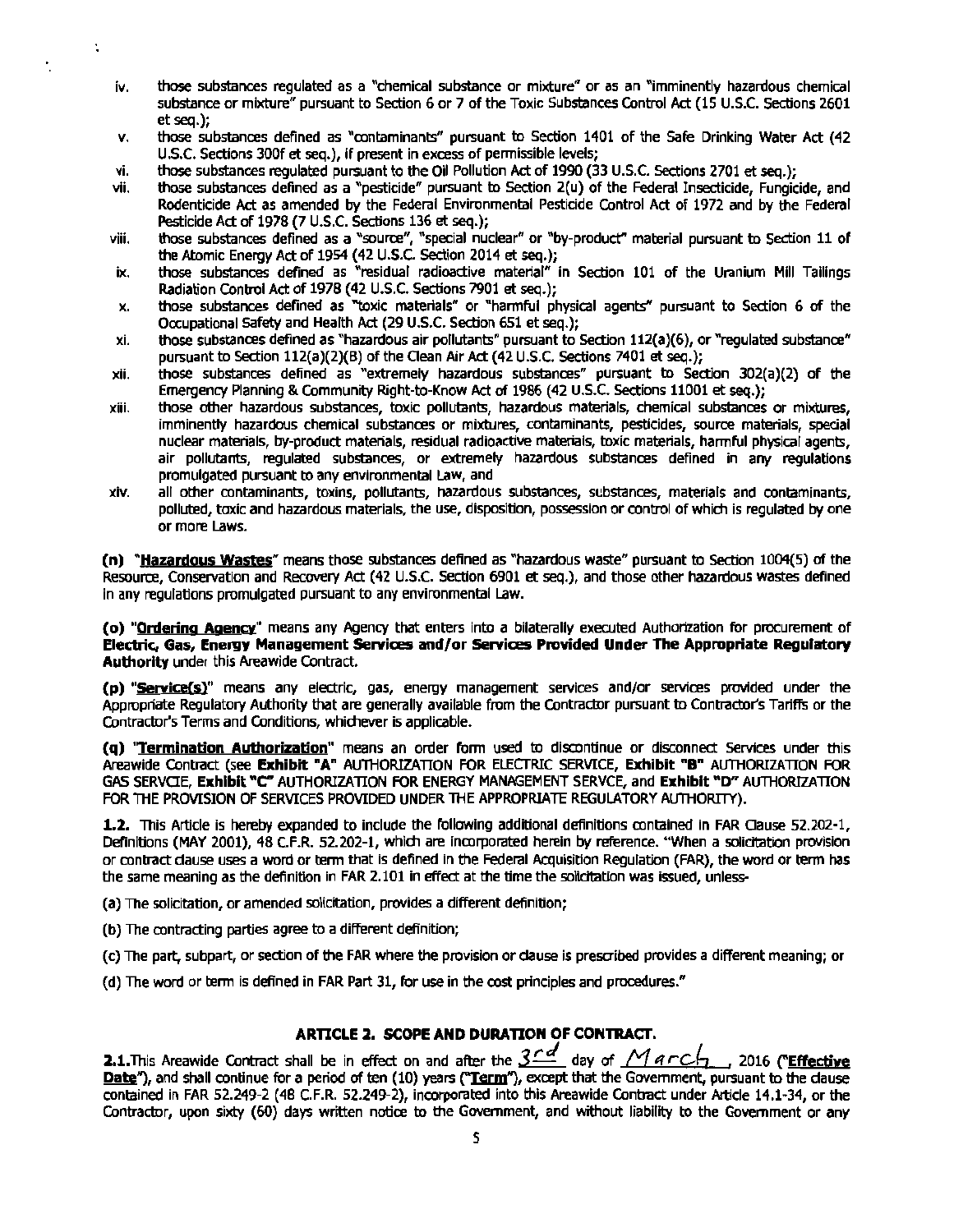Ordering Agency, may terminate this Areawide Contract, In whole or in part, when it is in their respective Interest to do so, provided, however, that neither the stated duration of this Areawide Contract nor any other tennination of it, in whole or in part, pursuant to such incorporated clause, this Article 2.1, or otherwise, shall be construed to affect any obligation for any payment, charge, rate, or other matter that may be imposed pursuant to the Contractor's Tariffs, rates, rules, regulations, riders, practices, or terms and conditions of Service as may be modified, amended, or supplemented by the Contractor and approved from time to time by the Appropriate Regulatory Authority only if such approval is required by applicable law.

٠.

**2.2.** Authorizations may be executed under this Areawide Contract at any time during the term of this Contract. The Areawide Contract shall be for a term of ten (10) years. The term of any Authorization executed under this contract may be for a term of up to ten (10) years, which term may extend beyond the term of this Areawide Contract. Authorizations executed pursuant to the authority under 42 U.S.C. Section 8256 may be for a term of up to 25 years, as long as the other requirements of this Section are met, and the term may extend beyond the term of the Areawide Contract. Termination, modification or expiration *d* the Areawide Contract shall not affect in any way any Authorizations previously entered into under this Contract.

**2.3.** The provisions of this Areawide Contract shall not apply to the Contractor's Service to any Agency until both the Ordering Agency and the Contractor execute a written Authorization for Electric, Gas, Energy Management Services and/or Services provided under the Appropriate Regulatory Authority provided that notwithstanding anything contained in this Areawide Contract to the contrary, to the extent that Contractor provides Services to any Agency, such Agency shall compensate Contractor for any Services so rendered by Contractor in accordance with the then-current Contractor's Tariffs regardless of whether the Agency provides Contractor with an Authorization under this Areawide Contract. Upon bilateral execution of an Authorization, the Contractor agrees to furnish to the Ordering Agency, and the Ordering Agency agrees to purchase from the Contractor, the above noted Services for the installation(s) or facilities named in the Autflorization pursuant to the terms of this Areawide Contract.

**2.4.** Nothing in this Areawide Contract shall be construed as precluding the Ordering Agency and the Contractor from entering into an Authorization for negotiated rates or Service of a special nature, provided such negotiated rates or Service are in accordance with the rules and regulations of the Appropriate Regulatory Authority, as applicable.

**2.5.** This Areawide Contract may be used by an Ordering Agency to obtain electric services that are offered by Contractor, as further described in 40 U.S.C. Section 591, to the extent it is applicable, (quoted here in relevant part): "'A department, agency, or Instrumentality of the Federal Government may not use amounts appropriated or made available by any law to purchase electricity in a manner Inconsistent with State law governing the provision of electric utility service... ".

To facilitate an Ordering Agency obtaining services under Contractor's standard agreements for utility service, an Exhibit "D" has been included in this Areawide Contract. This Exhibit "D" is designed so it also can be used by an Ordering Agency when a change requested by the Ordering Agency to Contractor's Tarriffs has been approved by the Appropriate Regulatory Authority. The Contractor has no obligation, during the term of this Agreement, to update Exhibit D.

#### **ARTICLE 3. EXISTING CONTRACTS.**

**3.1.** The parties agree that an Agency currently acquiring Service from the Contractor under a separate written contract may continue to do so until that contract expires or until such time as the Agency and the Contractor mutually agree to terminate that separate written contract and have such Service provided pursuant to this Areawide Contract. At the time of the execution of this Areawide Contract, to the extent that any Eversource Affiliate that is a party to this Areawide Contract is providing Services to any Ordering Agency under another areawide agreement between any Eversource Affiliate and the United States of America, from and after the Effective Date of this Areawide Contract, all such Services shall be rendered pursuant to the terms of this Areawide Contract, and the terms of any other areawide agreement shall no longer apply and shall be deemed terminated by the parties effective as of the effective date of this Areawide Contract.

**3.2.** Existing rates and services currently provided under a separate written contract may be continued under the Authorizations described In Artide 3.1 if requested by the Ordering Agency and agreed upon in writing by the Contractor and shall be subject to the terms of this Areawide Contract.

#### **ARTICLE 4. AUTHORIZATION PROCEDURE AND SERVICE DISCONNECTION.**

**4.1.** To obtain or change Service under this Areawide Contract, it is the responsibility of the Ordering Hjency to complete the appropriate Authorization and forward it to the Contractor. Upon the request of the Ordering Agency, the Contractor shall endeavor to provide reasonable assistance to the Ordering Agency In selecting the service classification which may be most favorable to the Ordering Agency. Upon execution of an Authorization by both the Contractor and the Ordering Agency, the date of initiation or change in Service shall be effective as of the date specified in the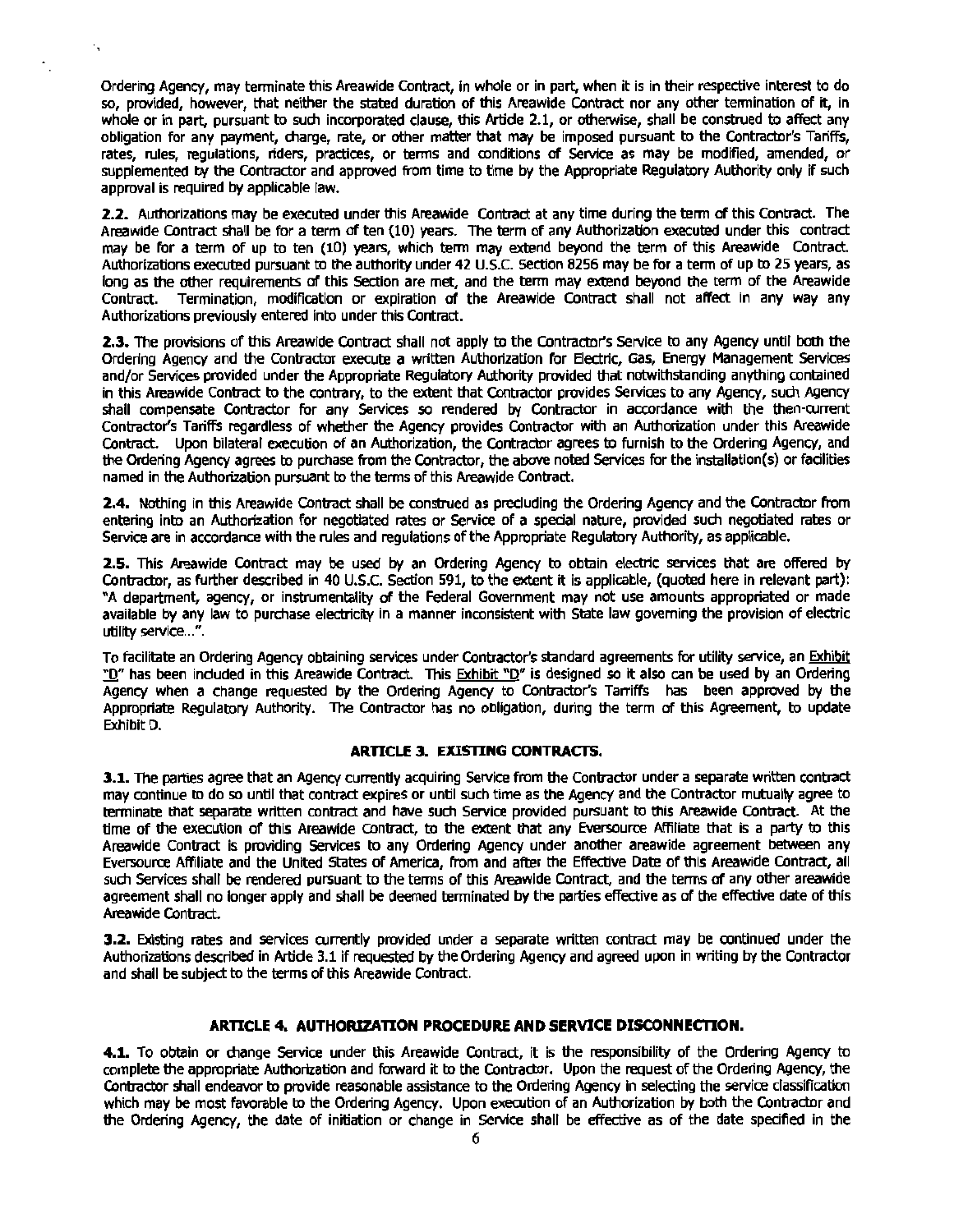Authorization unless applicable law requires otherwise. An executed copy of the Authorization shall be transmitted by the Ordering Agency to GSA at the address provided in Artide 16.1.

..

 $\cdot$ 

**4.2.** During the Term of this Areawide Contract, effective Authorizations need not be amended, modified, or changed by an Ordering Agency to reflect changes in: accounting and appropriation data, the Contractor's Tariff, the Contractor's cost of purchased fuel, or the estimated annual cost of Service. Such changes are considered Internal to the party involved. Where changes are required in effective Authorizations because of a change in the Service requirements of an Ordering Agency, the Ordering Agency is responsible for negotiating with the Contractor to attempt to obtain an amended Authorization that is mutually agreed upon and executed, which must subsequently be submitted by the Ordering Agency to GSA.

**4.3.** An Ordering Agency or the Contractor may discontinue Service provided pursuant to this Areawide Contract to a particular Federal facility or installation by either: (a) delivering a written Tennination Authorization to the other or (b) Contractor may elect to discontinue Service in accordance with the processes approved by applicable law, induding the applicable Appropriate Regulatory Authority. Such discontinuance of Service by an Ordering Agency or the Contractor shall be in accordance with the terms of this Areawide Contract and the processes set forth In applicable law, including any processes established or approved by the Appropriate Regulatory Authority and Contractor's Tariffs.

**4.4.** In the event the Areawide Contract is not renewed at the expiration of the contract term, any active authorizations for services shall continue to be controlled by the Areawide Contract terms and conditions in effect at the time of the expiration

#### **ARTICLE 5. RATES, CHARGES, AND PUBUC REGULATION.**

**5.1. A** complete listing of all Contractor's Tariffs, as amended, supplemented, modified and revised from time to time, is available to the Government and any Ordering Agency electronically at the Contractor's website accessible via htto://www.eversource.com (Use Utility Company URL).

**5.2.** Subject to the provisions of Article 2.3, all Electric, Gas, Energy Management Services and/or Services provided under the Appropriate Regulatory Authority purchased under this Areawide Contract, as well as any other action under this Areawide Contract shall be in accordance with, and subject to, the Contractor's Tariffs, except to the extent that any such provision of the Contractor's Tariffs are adjudicated to be in conflict with Federal law. The Contractor's entry into this Areawide Contract does not constitute a waiver, release, or partial release of any claims and defenses the Contractor has, or may have, to any potential future claim by the Government that all or a portion of the existing or future Contractor's Tariffs are preempted by federal law. Throughout the Tenn of the Areawide Contract, the Government shall have reasonable access to the Contractor's currently effective Tariffs that are posted on the Contractor's website (see Article 5.1 above). In the event the Contractor's Tariffs become inaccessible via the internet or the Ordering Agency does not have access to the Internet, the Contractor agrees to provide newly effective or amended Tariffs in accordance with the Contractor's distribution practices, policies and procedures applicable to all customers.

**5.3.** If, during the Term of this Areawide Contract, the Appropriate Regulatory Authority approves a change in rates for services specified in Authorizations in effect hereunder, the Contractor agrees to continue to furnish, and the Ordering Agency agrees to continue to pay for, those Services at the newly approved rates from and after the date such rates are made effective by the Appropriate Regulatory Authority. As provided in Article 4.2, modification of any Authorization hereunder is not necessary to implement higher or lower rates.

**5.4.** The Contractor hereby represents and warrants to the Government that - upon receipt of a request to do so from an Ordering Agency - the Contractor will use commercially reasonable efforts to attempt to answer questions from the Ordering Agency to help enable the Ordering Agency to select the Service rate or rates that best meet the Operating Agency's needs and goals. Such rates available to Ordering Agency shall at all times not exceed those rates approved by the Appropriate Regulatory Authority available to any other rustomer served under the same Service Oassification for the same service, under like conditions of use. Nothing herein shall require the Contractor to apply service rates that are inapplicable to the Ordering Agency; nor is the Contractor responsible for ensuring that each Ordering Agency selects the service rates that yield the lowest net cost to the Ordering Agency.

**5.5.** Reasonable written notice via an Authorization shall be given by the Ordering Agency to the Contractor, at the address provided in Article 16.2, of any material changes proposed in the volume or characteristic of utility services required by the Ordering Agency.

**5.6.** To the extent required by the Contractor's Tariffs, the Appropriate Regulatory Authority's rules and regulations, or the Contractor's policies and practices applicable to all customers, and In accordance therewith, any necessary extension, alteration, relocation, or reinforcement of the Contractor's transmission or distribution lines, related special facilities, Service arrangements, demand side management services (Including any rebates to which the Ordering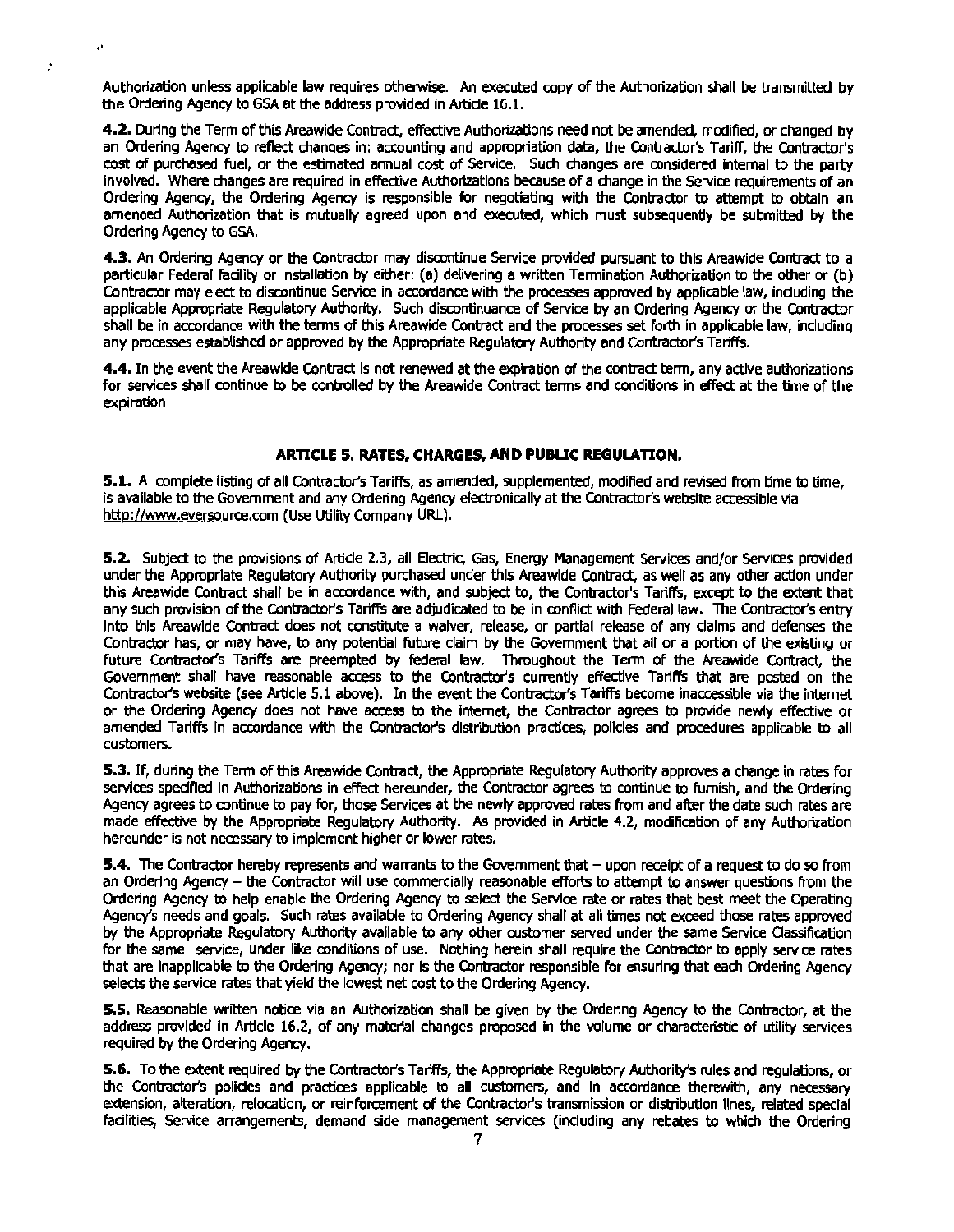Agency may be entitled), energy audit services, or other services required or requested by an Ordering Agency shall be provided and, as applicable, billed for, by the Contractor. To the extent available from the Contractor, the Contractor shall provide and, as applicable, bill for such technical assistance on or concerning an Ordering Agency's equipment (such as the Inspection or repair of such equipment) as may be requested by such Ordering Agency. The charges for such technical assistance shall be calculated at the time the technical assistance is rendered, as mutually agreed upon by the Contractor and the Agency, and shall comply with Contractor's Tariffs, if applicable. The Authorization or any other agreement used to obtain and provide the matters, Services, or technical assistance described in this Artide 5.6 shall contain information descriptive of the matters, Services, or technical assistance required or requested, including the amount of (or method to determine) any payment to be made by the Ordering Agency to the Contractor for the provision of said matters, Services, or technical assistance. The form and content of any documentation the Contractor is required to provide hereunder to the Ordering Agency is not required to exceed the form and content of similar documentation the Contractor provides to its other electric or gas customers.

·.

**5.7.** Any charges for matters or Services referenced in Article 5.6 hereof which are not established by the Contractor's Tariffs shall be subject to audit by the Ordering Agency for a period of up to 3 months after payment is provided to Contractor, however, that notwithstanding such right to audit, payment for the matters and Services referenced in Article 5.6 thereof shall not be unreasonably withheld or denied. The Contractor further warrants and represents to the Government that it will use commercially reasonable efforts to attempt to ensure that charges for the matters or Services referenced in Article 5.6 hereof will be comparable to the charges billed to other nearly identically situated customers of the Contractor served under the same Service Classification for nearly ldentlcal matters or Services provided under nearly identical circumstances, provided, however, that the Government understands and agrees that the pricing for many types of Services offered by the Contractor (i.e., installing a new electric or gas service, or modifying an existing electric or gas service) are heavily contingent upon the unique characteristics of an Operating Agency, and therefore, comparisons to other similarly situated customers may not be possible or meaningful.

**5.8.** The requirements of the Disputes dause at FAR 52.233-1 are supplemented to provide that each party hereto consents to, and agrees that, all matters and disputes involving or arising out of the interpretation of Contractor's Tariff(s) are subject to the exclusive jurisdiction and regulation of the Appropriate Regulatory Authority having jurisdiction.

#### **ARTICLE 6. BILLS AND BILLING DATA.**

**6.1** The Electric, Gas, Energy Management Services and/or Services Provided Under The Appropriate Regulatory Authority supplied hereunder shall be billed to the Ordering Agency at the address specified in each Authorization. Bills shall be submitted in original only, unless otherwise specified in the Authorization. All bills shall contain (a) such data as is required by the Appropriate Regulatory Authority to substantiate the billing and (b) such other reasonable and available data as may be requested by the Ordering Agency and approved in writing by the Contractor, provided that such other data are contained in bills provided to other customers of the Contractor served under the same Service Classification as the Ordering Agency.

#### **ARTICLE 7. PAYMENTS FOR SERVICES.**

**7.1.** Except as otherwise provided under the Contractor's Tariffs, the Contractor's Terms and Conditions, this Areawide Contract or agreed to by the parties, payments hereunder shall not be paid in advance of Services rendered. The Ordering Agency shall effect payment of all bills for regulated Services rendered under this Areawide Contract in accordance with the terms of the Contractor's Tariff. Changes in the Contractor's Tariff provisions for the payment of bills shall supersede the provisions of this paragraph to the extent of the applicability of such changes.

**7.2.** The Ordering Agency will make invoice payments for Services not subject to the oversight of the Appropriate Regulatory Authority in accordance with the provisions of the FAR Subpart 52.232-25 (Artide 14.1-16). The interest rate for late payments made pursuant to this clause shall be computed in accordance with the Office of Management and Budget prompt payment regulations at 5 C.F.R. 1315.

**7.3.** Payments hereunder shall not normally be made in advance of services rendered In accordance with 48 C.F.R. Subpart 32.4, unless required by the Contractor's Tariff, the Contractor's Terms and Conditions, this Areawide Contract or otherwise agreed to by the parties.

**7.4.** Each payment made by Treasury check to the Contractor shall indude the Contractor's billing stub(s), or a Government or Ordering Agency payment document, that clearly and correctly lists all of the Contractor's account numbers to which the payment applies and the dollar amount applicable to each account. If payment is by Electronic Funds Transfer either through the Automated Oearing House (ACH) or the Federal Reserve Wire Transfer System, the provisions of FAR Subpart 52.232-34 shall apply (See Article 14).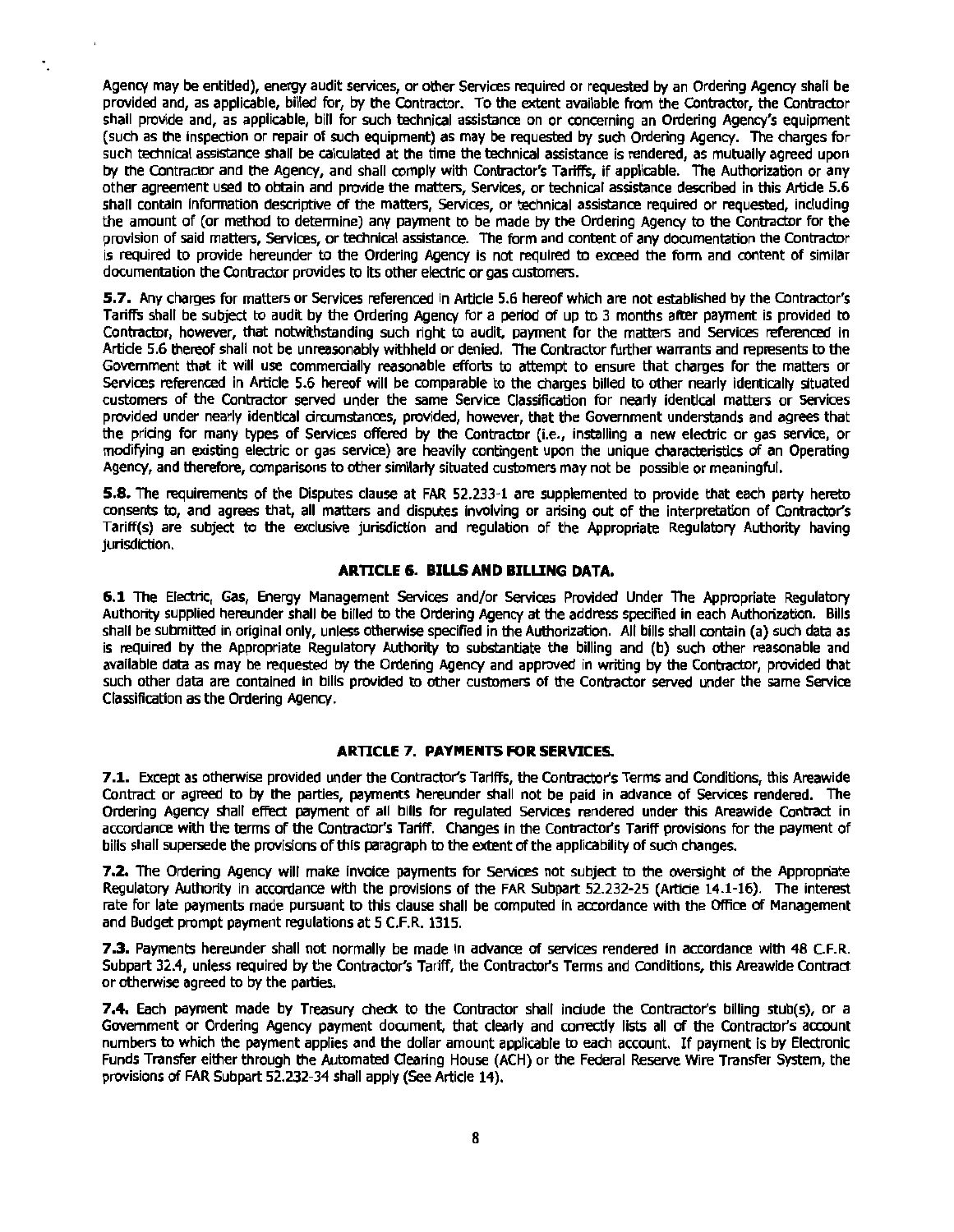#### **ARTICLE 8. CONTRACTOR-OWNED METERS.**

 $\ddot{\phantom{1}}$ 

**8.1.** Except as otherwise provided under the Contractor's Tariffs and the Contractor's Terms and Conditions, or as otherwise agreed to by the parties, metering equipment of standard manufacture suitable to measure all utility services supplied by the Contractor hereunder shall be furnished, installed, calibrated and maintained by the Contractor at its expense. In the event any meter fails to register or registers incorrectly, as determined by the regulations of the Appropriate Regulatory Authority, billing adjustments shall be made In accordance with such regulations.

8.2. The Contractor, so far as possible, shall read all meters monthly in accordance with the Contractor's Tariff and the Appropriate Regulatory Authority's regulations, provided, however that if Contractor's Tariff or the Appropriate Regulatory Authority's regulations authorize Contractor to estimate meter readings subject to utilizing a process that trues-up such estimates to actual meter readings then the Contractor shall be entitled to use estimated meter data.

**8.3.** Except as otherwise provided under the Contractor's Tariffs and the Contractor's Terms and Conditions, meters shall be inspected upon installation at no direct charge to the Ordering Agency. Subsequent inspection, periodic testing, repair, and replacement of meters shall be done in such place and manner as provided by the Appropriate Regulatory Authority's regulations. Upon notice that a meter is failing to register correctly, the Contractor shall take commercially reasonable steps to promptly effect replacement or repair In accordance with the terms of the Contractor's Tariffs, the Contractor's Terms and Conditions, and the Appropriate Regulatory Authority's regulations, as soon as possible. Ordering Agencies shall have the right to request a meter test in accordance with the procedures prescribed in the Appropriate Regulatory Authority's regulations. The tests and applicable meter accuracy standards are those set forth in the Contractor's Tariffs, the Contractor's Terms and Conditions, and Appropriate Regulatory Authority's regulations. The expense of meter tests shall be borne by the party designated as responsible therefore in the Contractor's Tariffs, the Contractor's Terms and Conditions, and Appropriate Regulatory Authority's regulations.

**8.4.** For the purposes of this Artide 8, references to meters shall apply only to Contractor-owned metering devices installed and maintained by the Contractor in accordance with the Contractor's Tariffs, the Contractor's Terms and Conditions, and Appropriate Regulatory Authority guidelines for utility Service(s}. References to meters under this Article shall not apply to meters that regulations of the Appropriate Regulatory Authority allow the Government to own or that regulations of Appropriate Regulatory Authority allow the Contractor to install at the request of an Ordering Agency to be owned by the Government as a part of an Authorization for Energy Management Service or other Service.

#### **ARTICLE 9. EQUIPMENT AND FACILITIES.**

**9.1.** Subject to the provisions of Article 5.6 hereof, the responsibility for owning, furnishing, installing, and maintaining all equipment and facilities required to supply service at the delivery point(s) specified in an Authorization shall be determined in accordance with the Contractor's Tariffs. The Ordering Agency shall provide, free of charge to the Contractor, mutually agreeable locations on its premises for the installation of meters and such other equipment furnished and owned by the Contractor and necessary to supply Service hereunder. The Contractor shall, at all times during the Term of this Areawide Contract, operate and maintain at its expense such equipment or facilities as for which it has responsibility in accordance with Contractor's Tariffs, and shall assume all taxes and other charges in connection therewith. Notwithstanding anything to the contrary in FAR 52.241-5 (Contractor's Facilities (FEB 1995)), such Contractor-owned equipment and facilities shall be removed pursuant to mutual agreement of the applicable Operating Agency and Contractor, or any underground Contractor-owned equipment or facilities may be abandoned in place, and in both cases, the Operating Agency's premises substantially restored, by the Contractor within a reasonable time after discontinuance of service to the Ordering Agency. The cost of removal of such equipment and abandonment in-place of such underground equipment shall be determined by Contractor's Tariffs, Contractor's Terms and Conditions, and Appropriate Regulatory Authority.

**9.2.** All necessary rights-of-way, easements and such other rights necessary to permit the Contractor to perform under this Areawide Contract shall be obtained and the expense for same borne in accordance with the Contractor's Tariffs, Contractor's Terms and Conditions and the Appropriate Regulatory Authority's rules and regulations.

### **ARTICLE 10. UABIUTY.**

**10.1.** If the Government and/or an Ordering Agency has limited or restricted the Contractor's right of access under Article 11 and thereby interfered with the Contractor's ability to supply service or to correct dangerous situations which are a threat to public safety, the Government shall be responsible for any liability resulting from such restricted or limited access to the extent permitted by law and authorized by appropriations and shall release, indemnify and hold Contractor harmless from any liability resulting from such restricted or limited access to the extent permitted by law and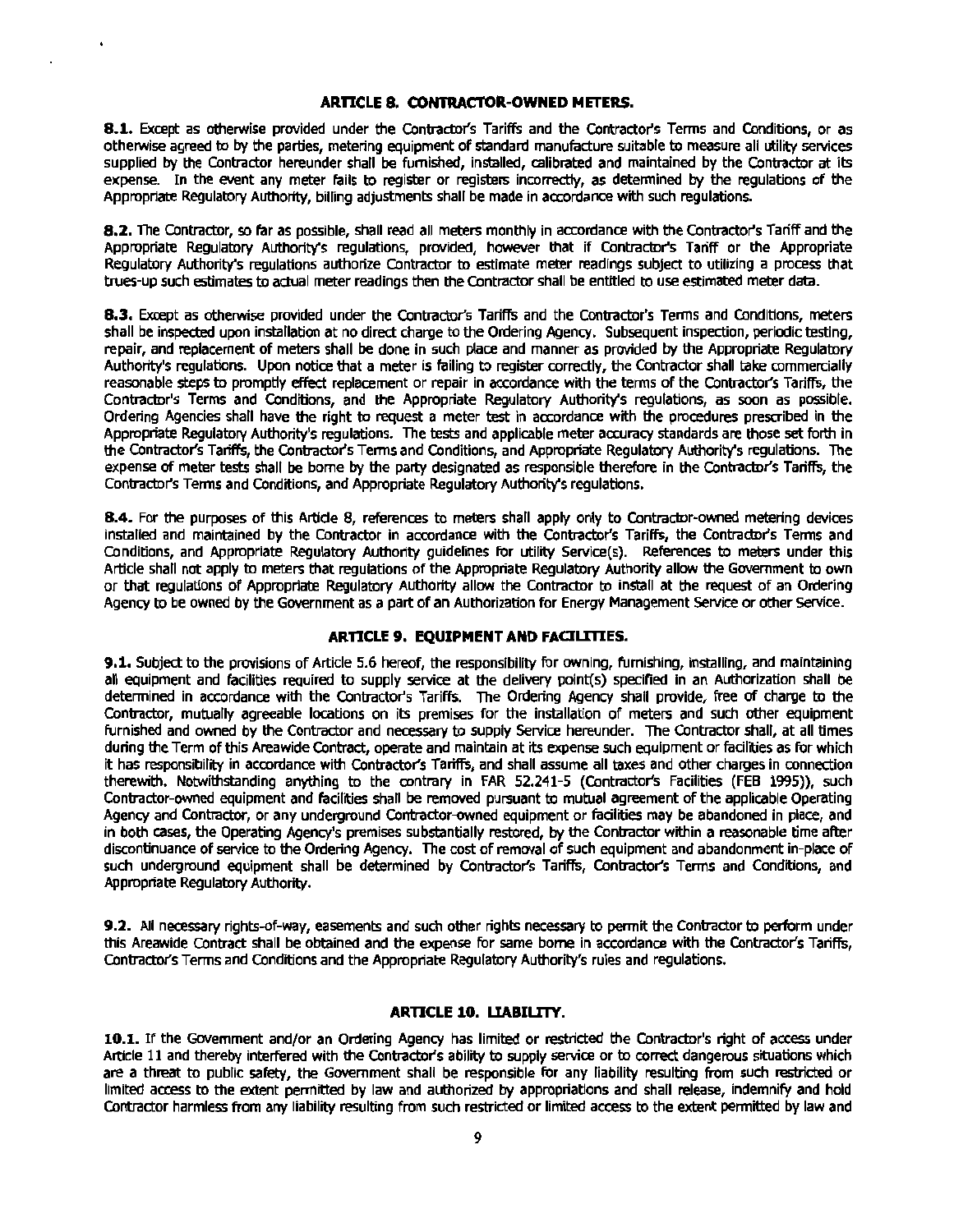authorized by appropriations. This Article (10.1) shall not be construed to limit the Government's liability under applicable law.

 $\ddot{\phantom{a}}$  .

 $\mathbf{.}$ 

**10.2.** The Contractor's liability to the Government and to any Ordering Agency for any failure to supply Service, for any Interruptions in Service, and for any irregular or defective Service shall be determined in accordance with the Contractor's Tariffs.

**10.3.** Except as provided above, and in accordance with the contractor's Tariff and Terms and Conditions, the Government shall not be liable for damage or injury to any person or property, including death, occasioned solely by the Contractor's, its employees' or agents' negligent installation, use, operation or intentional misuse of the Contractor's equipment *or* facilities.

10.4. In accordance with the Contractor's Tariff and/or Terms and Conditions, neither the Contractor nor its employees or agents, shall be liable for damage or injury to any person or property, including death, occasioned solely by the negligent installation, use, operation or intentional misuse of Contractor's equipment or facilities by the Government, its employees or agents.

**10.s.** The Contractor shall not be liable for incidents arising out of or in any way connected with the violation or compliance with any local, state or federal environmental law or regulation resulting from pre-existing conditions at a Government job site, release or spill of any pre-existing Hazardous Materials or Hazardous Waste, or out of the management and disposal of any pre-existing contaminated soils or ground water, hazardous or non-hazardous, removed from the ground as a result of work performed by the Contractor.

**10.6. The** Government agrees to accept full responsibility for and bear all costs associated with pre-existing environmental liability. Responsibility for testing, abatement, remediation, and/or disposal of Hazardous Material, including, but not limited to, contaminated soil, lead paint, asbestos, fuel oil, or underground fuel oil tanks, shall remain with the Government. Where there is reason to suspect that Hazardous Material is present at the work site, or where Hazardous Material is encountered during the course of work being performed, the Contractor shall stop work, notify the Contracting Officer and Activity personnel, and request that the Government test the work site for such Hazardous Material and appropriately abate and dispose of such Hazardous Material. Once the work site has been deared of all Hazardous Material, the Contractor shall resume work in that area.

#### **ARTICLE 11. ACCESS TO PREMISES.**

**11.1.** The Contractor shall have access to the premises served at all reasonable times during the Tenn of any Exhibit executed under this Areawide Contract and for a reasonable period of time following its expiration or termination, whichever occurs earliest, to perform certain work, which shall include but not be limited to the following: for the purpose of reading meters, making installations, repairs, or removals of the Contractor's equipment, or for any other proper purposes hereunder provided, however, that proper military or other governmental authority may limit or restrict such right of access in any manner considered by such authority to be reasonably necessary or advisable. However, any such limitation or restriction shall not be to the extent to prohibit the Contractor's ability to complete all work Incident to the termination or expiration of this Areawide Contract.

#### **ARTICLE 12. PARTIES OF INTEREST.**

**12.1.** This Areawide Contract shall be binding upon and inure to the benefit of the successors, legal representatives, and assignees of the respective parties hereto.

**12.2.** When the Contractor becomes aware that a change in ownership or company name of Contractor has occurred, or Is certain to occur, the Contractor shall use commercially reasonable efforts to attempt to notify the Contracting Officer at the address provided in Article 16.1 not later than thirty (30) days after the effectiveness of any such ownership or name change. In the event the Contractor falls to make the notification required by this Artide 12.2, the Government cannot guarantee the timely payment of outstanding invoices in accordance with the provisions of Artide 7.1; however, the Government shall be responsible for all payments related to the Services provided by the Contractor hereunder.

#### **ARTICLE 13. REPRESENTATIONS AND CERTIFICATIONS.**

**13.1.** This Areawide Contract incorporates by reference all of the written representations and written certifications made by the Contractor, which shall be filed annually electronically at www.sam.gov.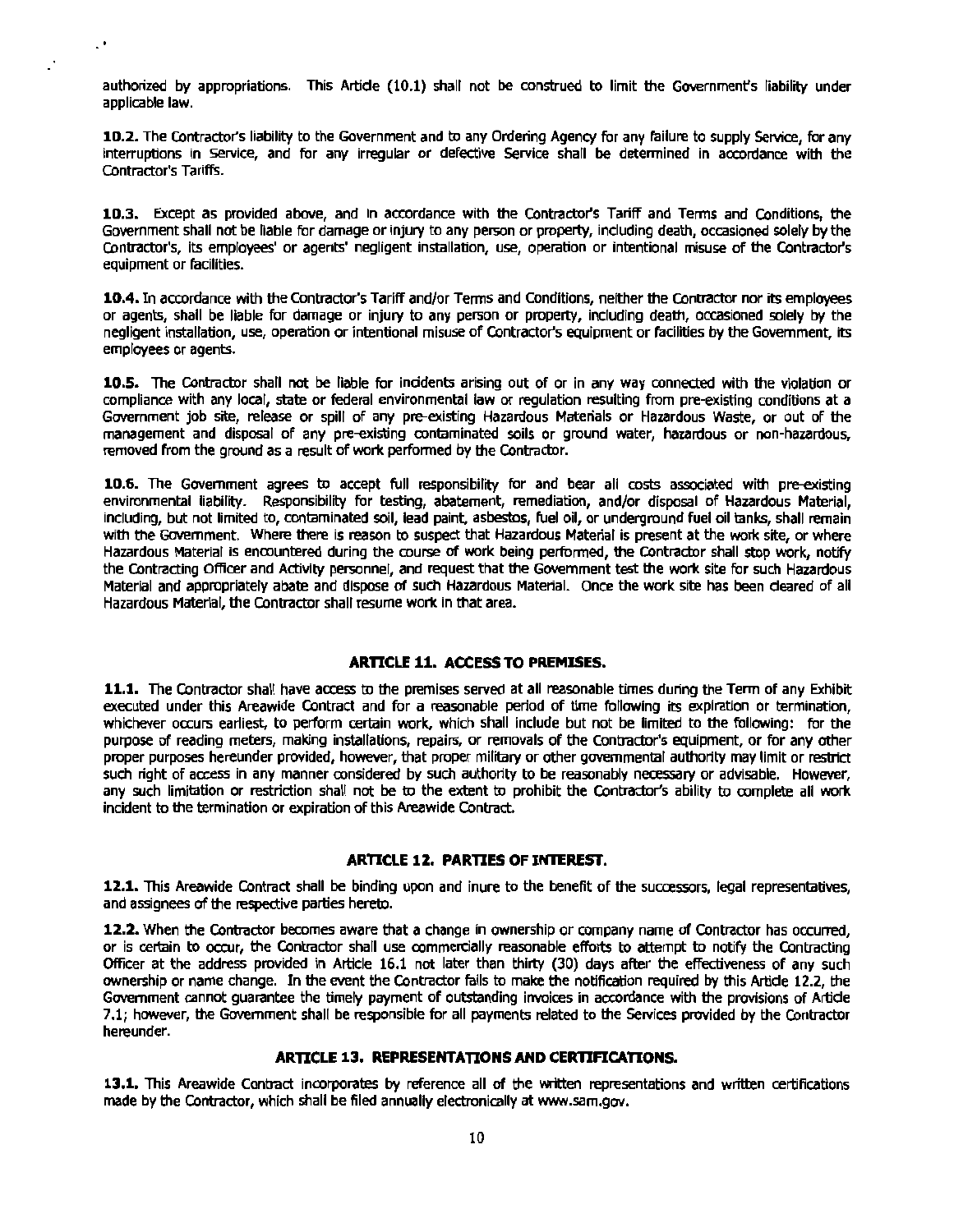**13.2.** Contractor represents that the following persons are currently authorized to negotiate and execute on its behalf with the U.S. Government in connection with this Areawide Contract: (List names, titles, and telephone numbers of the authorized negotiators):

- 1. Penni Connor, Senior Vice President & CCO (781)441- 3884
- 2. Tilak Subrahmanian, Vice President Energy Efficiency (781) 441-8082

Contractor reserves the right to amend the above-list of persons at any time by delivering written notice to the Government at the address provided in Article 16.1.

#### **ARTIClE 14. SUPPLEMENTAL CLAUSES.**

**14.1. 52.252-2** Clauses Incorporated by Reference. (FEB 1998)

This Areawide Contract incorporates one or more clauses by reference, with the same force and effect as if they were given in full text. Upon request, the Contracting Officer will make their full text available. The offeror is cautioned that the listed provisions and clauses may Include blocks that must be completed by the contractor and/or submitted with its documentation. In lieu of submitting the full text of those provisions and dauses, the contractor may identify the provision and/or clause by paragraph identifier and provide the appropriate information with its documentation. Also, the full text of a clause may be accessed electronically at this/these address( es): http//:www.amet.gov

**FAR REF Federal Acquisition Regulation** 

| 1.  | 52.203-3  | <b>GRATUITIES (APR 1984)</b>                                             |
|-----|-----------|--------------------------------------------------------------------------|
| 2.  | 52.203-5  | COVENANT AGAINST CONTINGENT FEES (MAY 2014)                              |
| 3.  | 52.203-6  | RESTRICTIONS ON SUBCONTRACTOR SALES TO THE GOVERNMENT (SEPT 2006)        |
| 4.  | 52.203-7  | ANTI-KICKBACK PROCEDURES (MAY 2014)                                      |
| 5.  | 52.203-8  | CANCELLATION, RESCISSION, AND RECOVERY OF FUNDS FOR ILLEGAL OR IMPROPER  |
|     |           | ACTIVITY (MAY 2014)                                                      |
| 6.  | 52.203-11 | CERTIFICATION AND DISCLOSURE REGARDING PAYMENTS TO INFLUENCE CERTAIN     |
|     |           | FEDERAL TRANSACTIONS (SEPT 2007)                                         |
| 7.  | 52.204-4  | PRINTED OR COPIED DOUBLE-SIDED ON RECYCLED PAPER (MAY 2011)              |
| 8.  | 52.204-9  | PERSONAL IDENTITY VERIFICATION OF CONTRACTOR PERSONNEL (JAN 2011)1,2     |
| 9.  | 52.215-2  | AUDIT AND RECORDS-NEGOTIATION (OCT 2010) 1                               |
| 10. | 52.219-8  | UTILIZATION OF SMALL BUSINESS CONCERNS (OCT 2014)                        |
| 11. | 52.219-9  | SMALL BUSINESS SUBCONTRACTING PLAN (OCT 2015)                            |
| 12. | 52.219-16 | LIQUIDATED DAMAGES-SUBCONTRACTING PLAN (JAN 1999)                        |
| 13. | 52.222-3  | CONVICT LABOR (JUNE 2003)                                                |
| 14. | 52.222-21 | PROHIBITION OF SEGREGATED FACILITIES (APR 2015)                          |
| 15. | 52.222-26 | EQUAL OPPORTUNITY (APR 2015)                                             |
| 16. | 52.222-35 | EQUAL OPPORTUNITY FOR VETERANS (OCT 2015)                                |
| 17. | 52.222-36 | AFFIRMATIVE ACTION FOR WORKERS WITH DISABILITIES (JUL 2014)              |
| 18. |           | 52.222-50(a)-(g) COMBATING TRAFFICKING IN PERSONS (MAR 2015)             |
| 19. | 52.223-5  | POLLUTION PREVENTION AND RIGHT-TO-KNOW INFORMATION (MAY 2011)            |
| 20. | 52.223-6  | DRUG-FREE WORKPLACE (MAY 2001)                                           |
| 21. | 52.225-13 | RESTRICTIONS ON CERTAIN FOREIGN PURCHASES (JUNE 2008)                    |
| 22. | 52.232-11 | <b>EXTRAS (APR 1984)</b>                                                 |
| 23. | 52.232-17 | INTEREST (MAY 2014)                                                      |
| 24. | 52.232-18 | AVAILABILITY OF FUNDS (APR 1984)                                         |
| 25. | 52.232.19 | AVAILABILITY OF FUNDS FOR THE NEXT FISCAL YEAR (APR 1984)4               |
| 26. | 52.232-23 | ASSIGNMENT OF CLAIMS (MAY 2014)                                          |
| 27. | 52.232-25 | PROMPT PAYMENT (JUL 2013)1                                               |
| 28. | 52.232-33 | PAYMENT BY ELECTRONIC FUNDS TRANSFER-CENTRAL CONTRACTOR                  |
|     |           | REGISTRATION (JUL 2013)                                                  |
| 29. | 52.232-35 | DESIGNATION OF OFFICE FOR GOVERNMENT RECEIPT OF ELECTRONIC FUNDS         |
|     |           | TRANSFER INFORMATION (JUL 2013) 1,2                                      |
| 30. | 52.232-36 | PAYMENT BY THIRD PARTY (MAY 2014) 2                                      |
| 31. | 52.232-37 | MULTIPLE PAYMENT ARRANGEMENTS (MAY 1999)                                 |
| 32. | 52.233-1  | DISPUTES (MAY 2014)                                                      |
| 33. | 52.233-4  | APPLICABLE LAW FOR BREACH OF CONTRACT CLAIM (OCT 2004)                   |
| 34. | 52.236-9  | PROTECTION OF EXISTING VEGETATION, STRUCTURES, EQUIPMENT, UTILITIES, AND |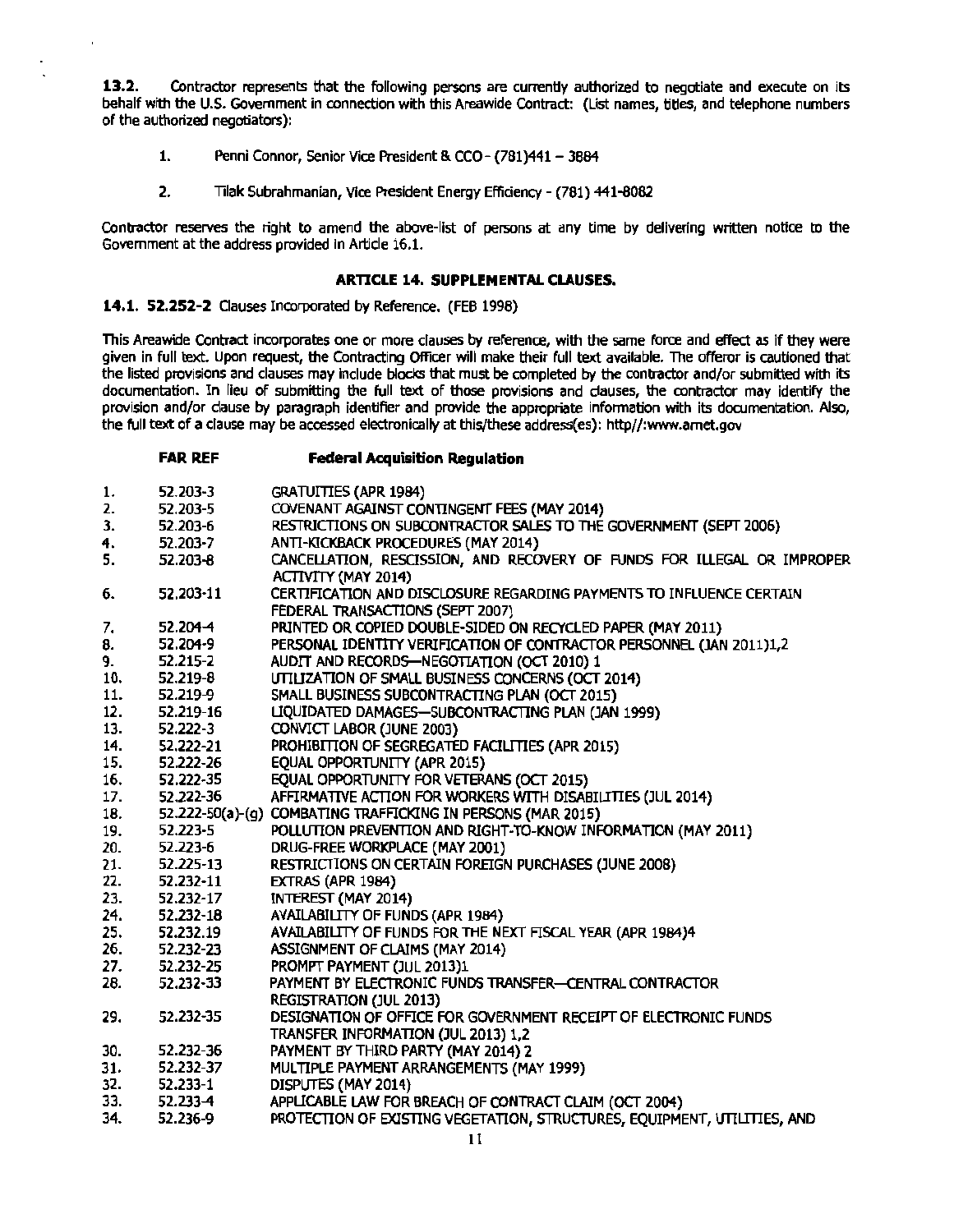|     |          | <b>IF IT INDITED THAT DO THAT IT IS A 20 TH</b>                          |
|-----|----------|--------------------------------------------------------------------------|
| 35. | 52.237-2 | PROTECTION OF GOVERNMENT BUILDINGS, EQUIPMENT, AND VEGETATION (APR 1984) |
|     |          |                                                                          |

- 36. 52.241-2 ORDER OF PRECEDENCE--UTILITIES (FEB 1995)<br>37. 52.241-3 SCOPE AND DURATION OF CONTRACT (FEB 1999
- 37. 52.241-3 SCOPE AND DURATION OF CONTRACT (FEB 1995)4<br>38. 52.241-8 CHANGE IN RATES OR TERMS AND CONDITIONS OF

IMPROVEMENTS (APR 1984)

- CHANGE IN RATES OR TERMS AND CONDITIONS OF SERVICE FOR UNREGULATED SERVICES (FEB 1995) 1,3
- 39. 52.241-12 **NONREFUNDABLE, NONRECURRING SERVICE CHARGE (FEB 1995) 2,3**<br>40. 52.242-13 BANKRUPTCY (JULY 1995)
- 40. 52.242-13 BANKRUPTCY (JULY 1995)<br>41. 52.243-1 CHANGES—FIXED PRICE (A

٠.

- 41. 52.243-1 CHANGES-FIXED PRICE (AUG 1987)<br>42. 52.244-5 COMPETITION IN SUBCONTRACTING
- 42. 52.244-5 COMPETITION IN SUBCONTRACTING (DEC 1996)1
- 43. 52.244-6 SUBCONTRACTS FOR COMMERCIAL ITEMS (OCT 2015)<br>44. 52.249-4 TERMINATION FOR CONVENIENCE OF THE GOVERNME
- TERMINATION FOR CONVENIENCE OF THE GOVERNMENT (SERVICES) (SHORT FORM) (APR 1984)
- 45. 552.241-70 AVAILABILITY OF FUNDS FOR THE NEXT FISCAL YEAR OR QUARTER (SEPT 2010)<br>46. 552.241-71 DISPUTES (UTILITY CONTRACTS) (AUG 2010)
- DISPUTES (UTILITY CONTRACTS) (AUG 2010)
- 1 INDICATES THAT THE CLAUSE APPLIES TO THE ENERGY MANAGEMENT AUTHORIZATION AND ONLY TO THE EXTENT THAT THE CONTRACTING OFFICER OF THE DELIVERY ORDER REASONABLY DETERMINES THAT THE CLAUSE IS NECESSARY FOR EFFICIENT CONTRACT ADMINISTRATION.
- 2 INDICATES THAT THE CLAUSE APPLIES TO THE ELECTRIC/GAS SERVICE AUTHORIZATION AND ONLY TO THE EXTENT THAT THE CONTRACTING OFFICER OF THE DELIVERY ORDER REASONABLY DETERMINES THAT THE CLAUSE IS NECESSARY FOR EFFICIENT CONTRACT ADMINISTRATION.
- 3 THE REFERENCED CLAUSE SHOULD BE INCLUDED IN FULL TEXT IN THE AUTHORIZATION FOR ELECTRIC/GAS SERVICE.
- 4 INDICATES THAT THE CLAUSE HAS BEEN INCLUDED WITHIN THE TEXT OF THE AREAWIDE CONTRACT ON A "SUBSTANTIALLY THE SAME" BASIS AS REQUIRED BY SUBPART 41.501(A) OF THE FEDERAL ACQUISITTON REGULATIONS

Oauses marked with an asterisk (\*) are only applicable if checked on an Exhibit, and only to the work ordered on that Exhibit.

### **14.2** Unregulated Services.

Pursuant to this Areawide Contract, the Contractor may provide energy related services that are not subject to rate and tariff regulations by the Appropriate Regulatory Authority under a pre-approved alternative (FAR 52.241-8) that demonstrates the Contractor will provide these services under terms and conditions that are competitive. If, as demonstrated by the Ordering Agency, the conditions for use of this pre-approved alternative cannot be satisfied, then the Ordering Agency should consider the requirement of the Competition In Contracting Act of 1984 and the extent to which a competitive acquisition process is required to select and award a contract for these unrequlated services. If an Authorization under this Areawide Contract is utilized, the prices and terms and conditions for unregulated services offered by the Contractor shall be negotiated subject to the requirements of FAR 41.5, subject to the general requirements of FAR 52.241-8.

14.3 Repeal of Clauses During Term of Areawide Contract.

If, during the Term of this Areawide Contract, any of the clauses contained in this Artide are repealed, revoked, or dissolved by the Government, then such clauses shall no longer be part of this Areawide Contract as of the date of such repeal, revocation, or dissolution. The elimination of these clauses by reason of such repeal, revocation, or dissolution shall not affect the continuing validity and effectiveness of the remainder of this Areawide Contract or other clauses referenced in this Article. The parties' conduct thereafter shall be modified accordingly and reflect the repeal, revocation, or dissolution as related to their respective rights and obligations hereunder.

14.4 Clauses Incorporated in Full Text.

# **l. 52.222-40 Notification of Employee Rights Under the National Labor Relations Act.**

As prescribed in 22.1605, insert the following clause:

# NOTIFICATION OF EMPLOYEE RIGHTS UNDER THE NATIONAL LABOR RELATIONS ACT (DEC 2010)

(a) During the term of this contract, the Contractor shall post an employee notice, of such size and in such form, and containing such content as prescribed by the Secretary of Labor, in conspicuous places in and about its plants and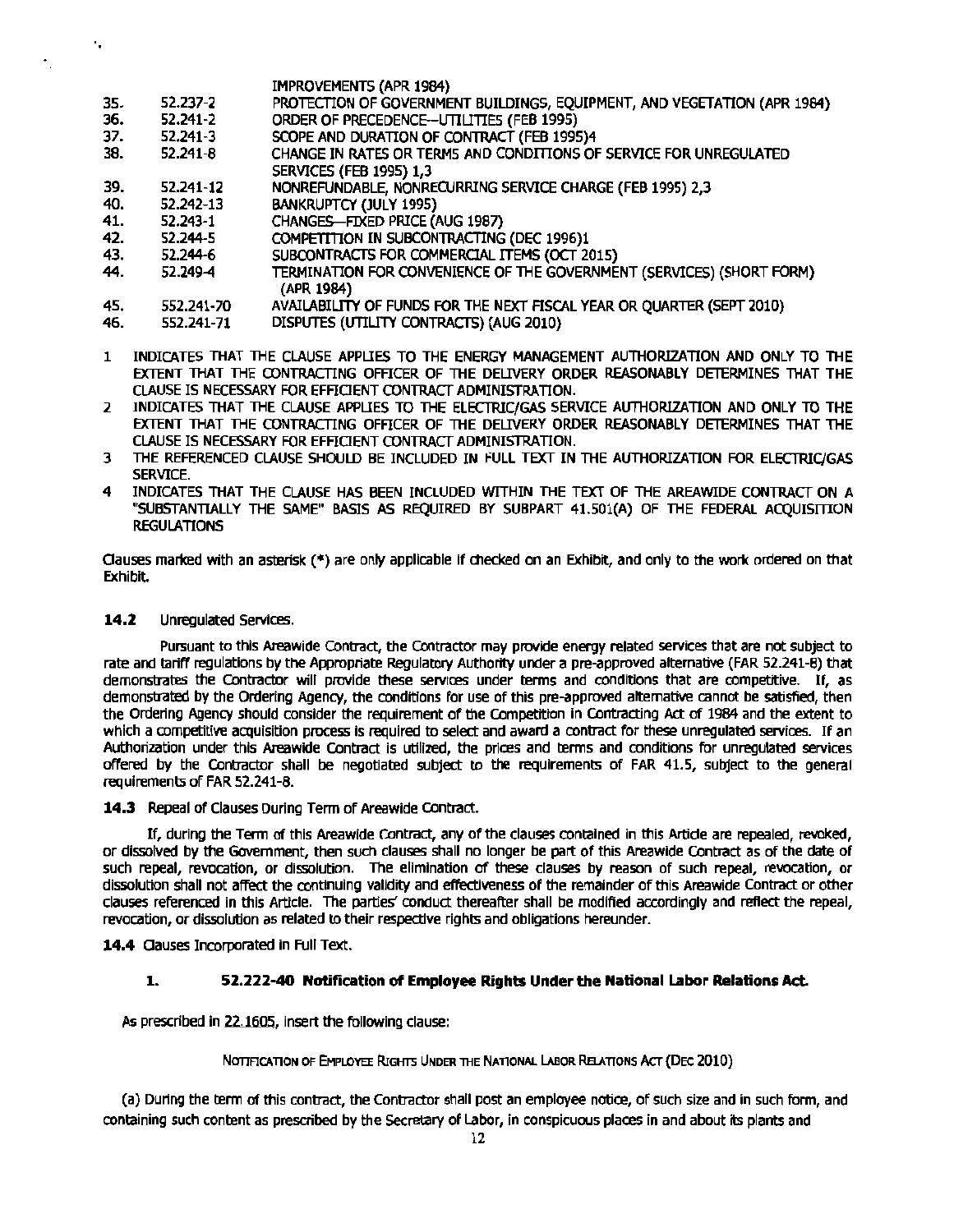offices where employees covered by the National Labor Relations Act engage in activities relating to the performance of the contract, including all places where notices to employees are customarily posted both physically and electronically, in the languages employees speak, in accordance with 29 CFR 471.2 (d) and (f).

(1) Physical posting of the employee notice shall be in conspicuous places in and about the Contractor's plants and offices so that the notice is prominent and readily seen by employees who are covered by the National Labor Relations Act and engage in activities related to the performance of the contract.

(2) If the Contractor customarily posts notices to employees electronically, then the Contractor shall also post the required notice electronically by displaying prominently, on any website that is maintained by the Contractor and Is customarily used for notices to employees about terms and conditions of employment, a link to the Department of Labor's website that contains the full text of the poster. The link to the Department's website, as referenced in (b)(3) of this section, must read, "Important Notice about Employee Rights to Organize and Bargain Collectively with Their Employers."

(b) This required employee notice, printed by the Department of Labor, may be-

(1) Obtained from the Division of Interpretations and Standards, Office of Labor-Management Standards, U.S. Department of Labor, 200 Constitution Avenue, NW., Room N-5609, Washington, DC 20210, (202) 693-0123, or from any field office of the Office of labor-Management Standards or Office of Federal Contract Compliance Programs;

(2) Provided by the Federal contracting agency if requested;

(3) Downloaded from the Office of Labor-Management Standards Web site at

www.dol.gov/olms/regs/compliance/E013496.htm; or

(4) Reproduced and used as exact duplicate copies of the Department of Labor's official poster.

(c) The required text of the employee notice referred to In this clause is located at Appendix A, Subpart A, 29 CFR Part 471.

(d) The Conbactor shall comply with all provisions of the employee notice and related rules, regulations, and orders of the Secretary of Labor.

(e) In the event that the Contractor does not comply with the requirements set forth In paragraphs (a) through (d) of this clause, this contract may be terminated or suspended In whole or in part, and the Contractor may be suspended or debarred in accordance with 29 CFR 471.14 and subpart 9.4. Such other sanctions or remedies may be imposed as are provided by 29 CFR part 471, which implements Executive Order 13496 or as otherwise provided by law.

(f) Subcontracts.

 $\cdot$ 

(1) The Contractor shall include the substance of this Clause, including this paragraph (f), in every subcontract that exceeds \$10,000 and will be performed wholly or partially in the United States, unless exempted by the rules, regulations, or orders of the Secretary of Labor issued pursuant to section 3 of Executive Order 13496 of January 30, 2009, so that such provisions will be binding upon each subcontractor.

(2) The Contractor shall not procure supplies or services in a way designed to avoid the applicability of Executive Order 13496 or this clause.

(3) The Contractor shall take such action with respect to any such subcontract as may be directed by the Secretary of Labor as a means of enforcing such provisions, including the imposition of sanctions for noncompliance.

(4) However, If the Contractor becomes involved in litigation with a subcontractor, or is threatened with such involvement, as a result of such direction, the Contractor may request the United States, through the Secretary of Labor, to enter into such litigation to protect the Interests of the United States.

(End of clause)

#### **2. 52.241·7 Change in Rates or Terms and Conditions of Service for Regulated Services (FEB 1995)**

The Items included In Contractor's Tariff are available to the government and any Ordering Agency electronically at the Contractor's website, http://www.eversource.com In addition, the government and any Ordering Agency may register at the website maintained by each respective Appropriate Regulatory Authority for each docket opened regarding Contractor for automatic electronic notifications pertaining to that docket. Contractor shall comply with the Appropriate Regulatory Authority's regulatory requirements applicable to notifications to Contractor customers for changes to Contractor's Tariff.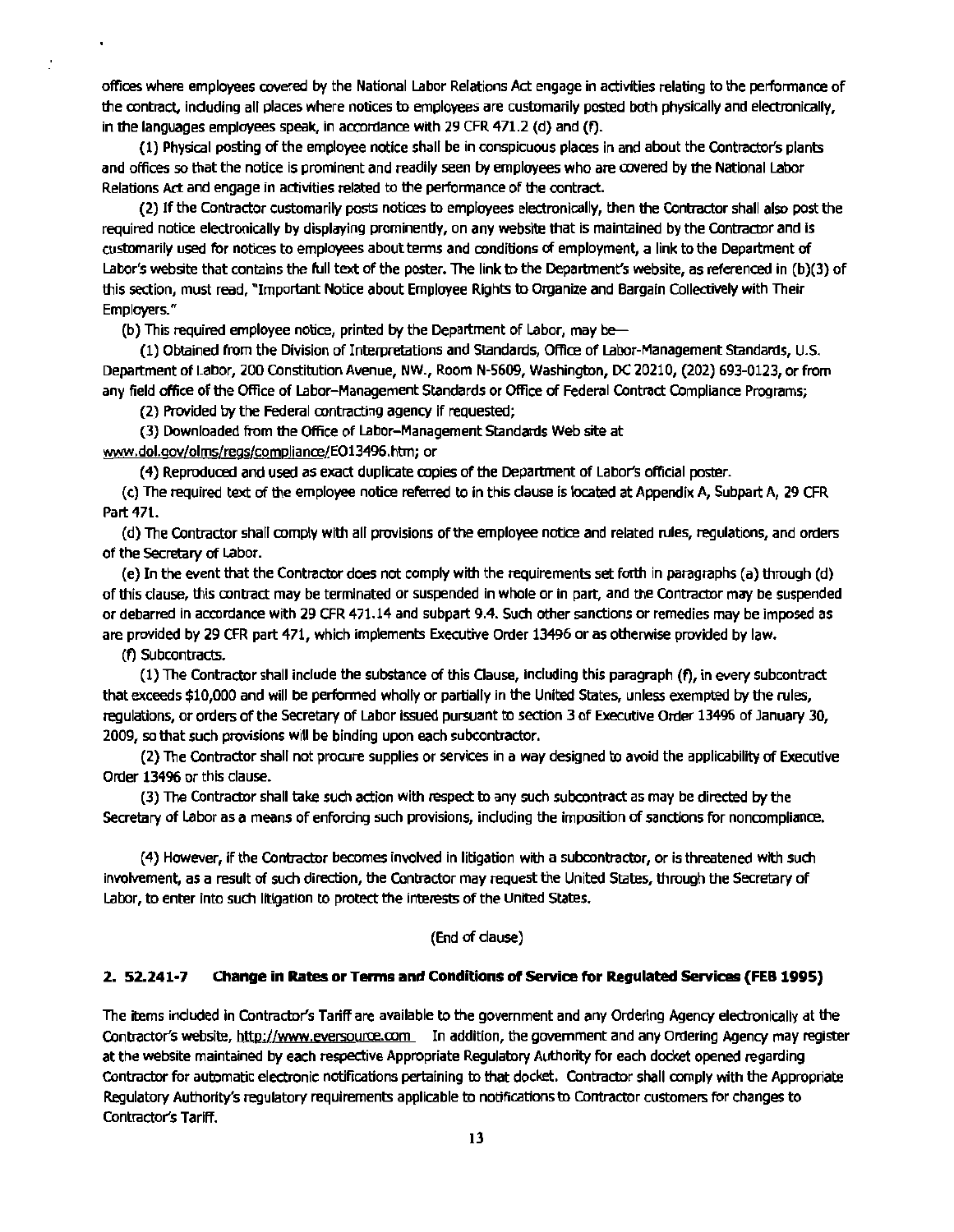# 3. 52.252-1 Solicitation Provisions Incorporated by Reference (FEB 1998)

As prescribed in 52.107(a), insert the following provision:

SOLICITATION PROVISIONS INCORPORATED BY REFERENCE (FEB 1998)

(SEE ARTICLE 14.1)

4. The requirements of the Disputes clause at Federal Acquisition Regulation (FAR) 52.233-1 are supplemented to provide that matters Involving the interpretation of tariffed retail rates, tariff rate schedules, and tariffed terms provided under this Areawide contract are subject to the jurisdiction and regulation of the utility rate Appropriate Regulatory Authority having jurisdiction.

#### 14.4 State Taxes.

 $\bullet$ 

The contract price excludes all State and local taxes levied on or measured by the contract or sales price of the services or completed supplies furnished under this contract. The Government agrees either to pay the amount of the state or local taxes to the Contractor or provide evidence necessary to sustain an exemption from such taxes.

#### ARTICLE 15. SMALL BUSINESS SUBCONTRACTING PLAN.

15.1. Attached hereto and made a part hereof by reference is a SUBCONTRACTING PLAN FOR SMALL BUSINESS CONCERNS, SMALL BUSINESS CONCERNS OWNED AND CONTROLLED BY SOCIALLY & ECONOMICALLY DISADVANTAGED INDIVIDUALS, HUB ZONE BUSINESS CONCERNS, WOMAN OWNED SMALL BUSINESS CONCERNS, VETERAN-OWNED SMALL BUSINESSES CONCERNS AND DISABLED VETERAN-OWNED BUSINESSES negotiated between the Contractor and the Government, which Is applicable on a company wide basis pursuant to the requirements of Section 211 of P.L. 95-507, as amended (15 U.S.C. 637(d)). The Contractor expressly understands that this subcontracting plan is an annual plan and hereby agrees to submit a new subcontracting plan by November 30<sup>th</sup> of each year during the Term of this Areawide Contract.

15.2. Information and announcements concerning current developments In the GSA Small Business Subcontracting Program are available on the GSA Energy Division web site accessible via http://www.gsa.gov/enerar..

# ARTICLE 16. NOTICES.

16.1. Unless specifically provided otherwise, all notices required to be provided to the Government under this Areawide contract shall be mailed to: U.S. General Services Administration, PBS, Office of Facilities Management and Services Program; Director, Energy Division, 1800 F Street. NW Room 5116, Washington, DC 20405.

16.2. All inquiries and notices to the contractor regarding this Areawide Contract shall be mailed to:

Eversource Energy: Director of Energy Efficiency - Frank Gundal, Director One NStar Way Westwood, MA 781-441-8151 Frank.gundal@eversource.com

With a copy to: Eversource Legal Department 107 Selden Street Berlin, CT 06037 Attention: Contracts and Shared Services (Att: Daphne Vayos, Asst General Counsel) (Telephone Number: (860) 665·3848 ), (E-mail: daphne.vayos@eversource.com) or to such other person as the Contractor may hereafter designate in writing.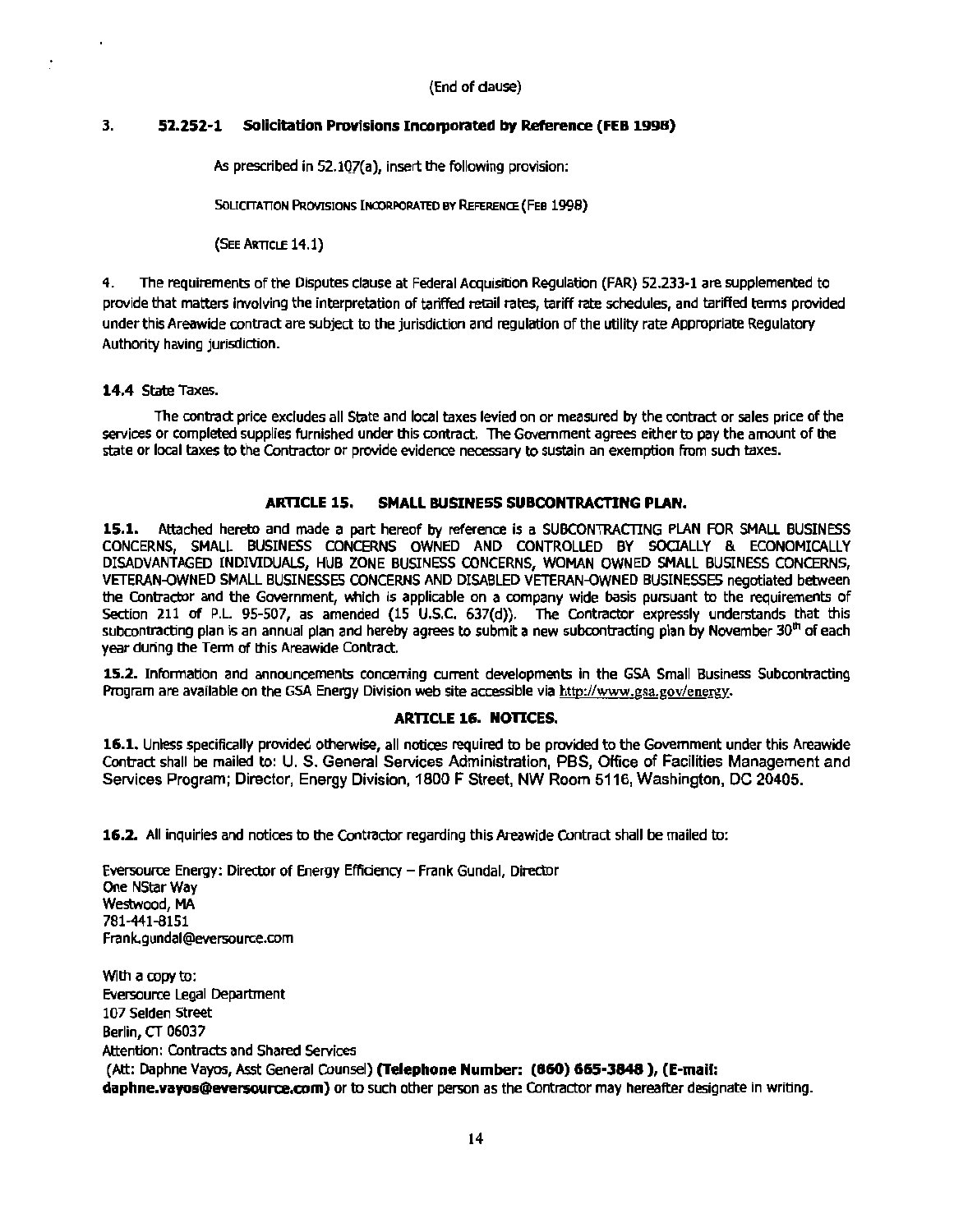**16.3. The** Ordering Agency shall provide GSA with a *copy* of al fully executed Exhibits including any applicable attachments at the address provided in Article 16.1.

16.4 Contractor shall comply with the Appropriate Regulatory Authority's regulatory requirements applicable to notifications to Contractor customers for changes to Contractor's Tariff, which may result in any such required notices being issued by the Contractor to the "customer of record" as shown in Contractor's then-current customer service records/system.

#### **ARTICLE 17. REPORTING.**

The Contractor shall provide, as prescribed and directed by the Contracting Officer, an annual report on Subcontracting Plan Achievements, in accordance with the approved subcontracting plan for small business concerns and small business concerns owned and controlled by socially and economically disadvantaged individuals by October 30 of each year during the Term of this Areawide Contract. The report shall be submitted electronicaly utilizing the Small Business Administration's Electronic Subcontracting Reporting System. The website address of system can be found at http://www.esrs.gov.

#### **ARTICLE 18. UTILITY ENERGY SERVICE CONTRAC15.**

**18.1.** Measurement and verification: Energy Conservation Measures (ECM) will not be nonnally considered unless a net overall energy usage or cost reduction can be demonstrated and verified. Verification standards for energy projects are established in the North-American Energy Measurement and Verification Protocol (NEMVP), published by the Department of Energy's Federal Energy Management Program (FEMP), or as agreed in the Authorization.

**18.2.** Unless otherwise provided by law, the following provisions shall apply:

 $\overline{\phantom{a}}$ 

**(a)** Payment for energy conservation measures, when authorized as Energy Management Service (EMS), shall be equal to the direct cost of capital or financing amortized over a negotiated payment term commencing on the date of acceptance of the completed Installation;

**(b)** The payment term for Authorizations Involving energy conservation measures should be calculated to enable the Ordering Agency's payment(s) to be lower than the estimated cost savings to be realized from its implementation. In no event, however, shall this term exceed eighty percent (80%) of the useful life of the equipment/material to be installed.

18.3. Subcontracting: The Contractor may perform any or all of its requested Services through subcontractors. induding its unregulated affiliates. ECM subcontractors shall be competitively selected in accordance with FAR 52.244-5 (Competition in Subcontracting) (DEC 1996) (See Artide 14). Subcontractor selection shall be based on cost, experience, past performance and other such factors as the Contractor and the Ordering Agency may mutually deem appropriate and reasonably related to the Government's minimum requirements. Upon request by the Government, the Contractor shall make available to the contracting officer all documents related to the selection of a subcontractor. In no event shall the Service be provided by subcontractors listed as excluded from Federal Procurement Programs maintained by GSA pursuant to 48 C.F.R. 9.404 in accordance with 52.209-6 (Protecting the Government's Interest when Subcontracting with Contractors Debarred, Suspended, or Proposed for Debarment (AUG 2013) (See Article 14)).

**18.4.** For all Authorizations Involving Energy Conservation Measures, It Is desirable to have a Warranty Clause that addresses the specific needs and requirements of the work being performed and equipment that is to be provided by the Contractor; however, in the absence of a Warranty Oause In the Authorization, the following language will serve as the default Oause:

The Company shall pass through to the Agency all warranties on equipment installed or provided by it or its subcontractors on Government property with the following representation:

CONTRACTOR ACKNOWLEDGES THAT THE UNITED STATES OF AMERICA WILL OWN OR LEASE THE EQUIPMENT AND/OR MATERIALS BEING INSTALLED OR SUPPLIED HEREUNDER, AND, ACCORDINGLY, AGREES THAT AU WARRANTIES SET FORTH HEREIN, OR OTHERWISE PROVIDED BY LAW IN FAVOR OF GOVERNMENT SHALL INURE ALSO TO THE BENEFIT OF THE UNITED STATES AND THAT AU. CLAIMS ARISING FROM ANY BREACH OF SUCH WARRANTIES OR AS A RESULT OF DEFECTS IN OR REPAIRS TO SUCH EQUIPMENT OR SUPPLIES MAY BE ASSERTED AGAINST CONTRACTOR OR MANUFACTURER DIRECTLY BY THE UNITED STATES OF AMERICA.

**18.5.** The Ordering Agency shall submit to GSA a copy of all preliminary energy audit results or energy conservation measure analysis for review and compliance with Federal regulations and policy. Upon written acknowledgement from GSA of receipt of the aforementioned information, a copy of which shall be provided by the Ordering Agency to the Contractor, the Ordering Agency may negotiate Task Orders with the Contractor for the Implementation of the energy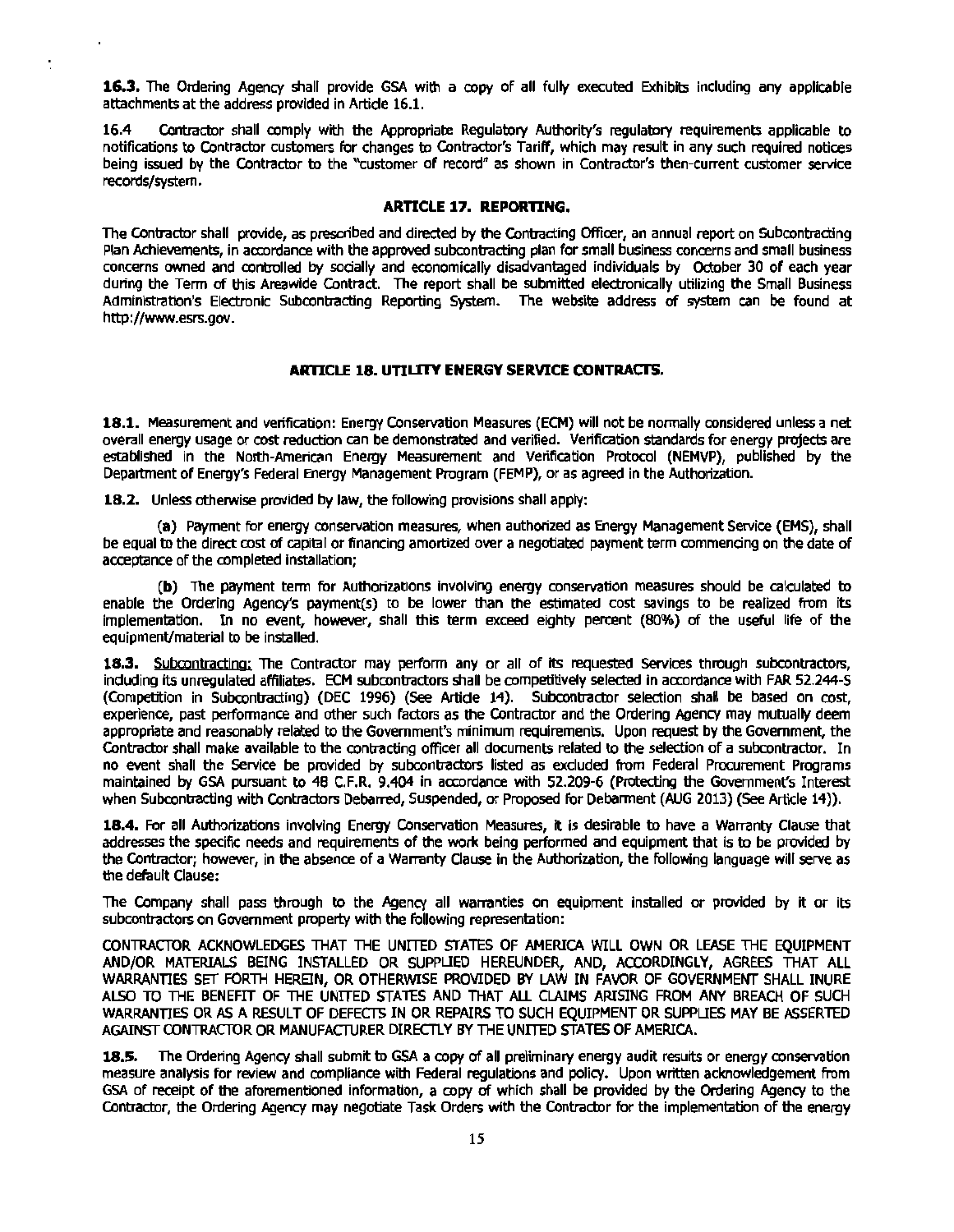conservation measures described In the preliminary documents. The Ordering Agency shall provide GSA with copies of fully executed Exhibit "C" Authorizations for any Energy Management Services resulting from confirmed/approved energy audits, including any applicable attachments, at the address provided in Article 16.1.

**18.6.** Contractor's Responsibilities under this Areawide Contract:

 $\ddot{\phantom{0}}$  .

(a) The Contractor shal not provide Energy Management Service to Federal facilities unless the facility is a current customer or prospective rustomer *d* the regulated utility within the franchised service territory of the utility company providing such services.

(b) The work that is to be performed under the Authorization for Energy Management Services shall be limited to work resulting in a direct reduction in energy usage (see Article 1.1(j)) and any modification or repair that is necessary as a direct result of the installation of the ECM.

**18.7.** Guaranteed Savings and Scoring of UESC's by the Ordering Agency(ies):

UESC's that meet the definition of "Energy Management Service" ("EMS") prescribed in Article 1.1(k) of this Areawide Contract, and which follow the guidance prescribed in OMB Memoranda M-12-21 and M-98-13, may be scored for budgetary purposes by the Ordering Agency(ies) on an annual basis if the UESC requires:

- (a) Energy savings performance assurances or guarantees of the savings to be generated by improvements, which must cover the full cost of the Federal investment for the improvements;
- (b) Measurement and verification (M&V) of savings through commissioning and retro-commissioning; and
- (c) Competition or an alternatives analysis as part of the selection process prior to entering into a UESC

**18.8.** In order to assure the necessary fiscal responsibility consistent with sound program management, alternatively financed UESCs should include a plan for continued action during the contract to assure continued accomplishment of expected performance (this is referred to as a Performance Assurance or Performance Verification Plan). The level of performance assurance (M&V) and its associated costs should be worth the level of certainty of cost savings that the Ordering Agency reasonably deems to be necessary. Each alternatively financed UESC should have a performance assurance plan to accomplish this. SUch plans should provide for the separate evaluation of each energy conservation measure and combination of measures in order to identify the appropriate level of needed performance assurance activity based on the technical complexity, potential savings magnitude, and specific situation. (See Overview of the Measurement and Verification for Federal Energy Projects Guidelines Version 2.2 or FEMP Fact Sheet - Performance Assurance for Multi-Year Contracts Under the Utility Incentive Program for further guidance.) Indusion of and compliance with the performance assurance plan in the specific project task order satisfies the requirements of Contractor under section 18.1 and 18.7.

# **ARTICLE 19. MISCELLANEOUS.**

**19.1.** Contract administration: The Ordering Agency shall assist In the day-to-day administration of the Service being provided to it under an Authorization.

**19.2.** Anti-Deficiency: Unless otherwise authorized by Public Law or Federal Regulation, nothing contained herein shall be construed as binding the Government to expend, In any one fiscal year, any sum in excess of the appropriation made by Congress for that fiscal year in furtherance of the matter of any Authorization executed in accordance with this Areawide Contract or to Involve the Government in an obligation for the future expenditure of monies before an appropriation is made (Anti-Deficiency Act, 31 U.S.C. 1341.A.1), provided, however, notwithstanding any provision hereof to the contrary, the Government and each Operating Agency agrees to timely pay all amounts owed to the Contractor under the Contractor's Tariffs, the Contractor's Terms and Conditions, this Areawide Contract, and Appropriate Regulatory Authority's requirements.

**19.3.** Obligation to Serve: Nothing contained in this Areawide Contract shall obligate the Contractor to take any action which it may consider to be detrimental to its obligations as a public utility.

**19.4** Term of Authorizations: It is recognized that during the Term of this Areawide Contract, situations and/or requirements may arise where it may be desirable that the term of service to an Ordering Agency's facility extend beyond the Term of this Areawide Contract. ln such event, the particular Authorization involved may specify a term extending beyond the Term of this Areawide Contract, provided that it is within the contracting authority of the Ordering Agency and appropriate termination liability provisions have been negotiated between the Contractor and Ordering Agency to address unamortized balances for connection charge or energy management service projects.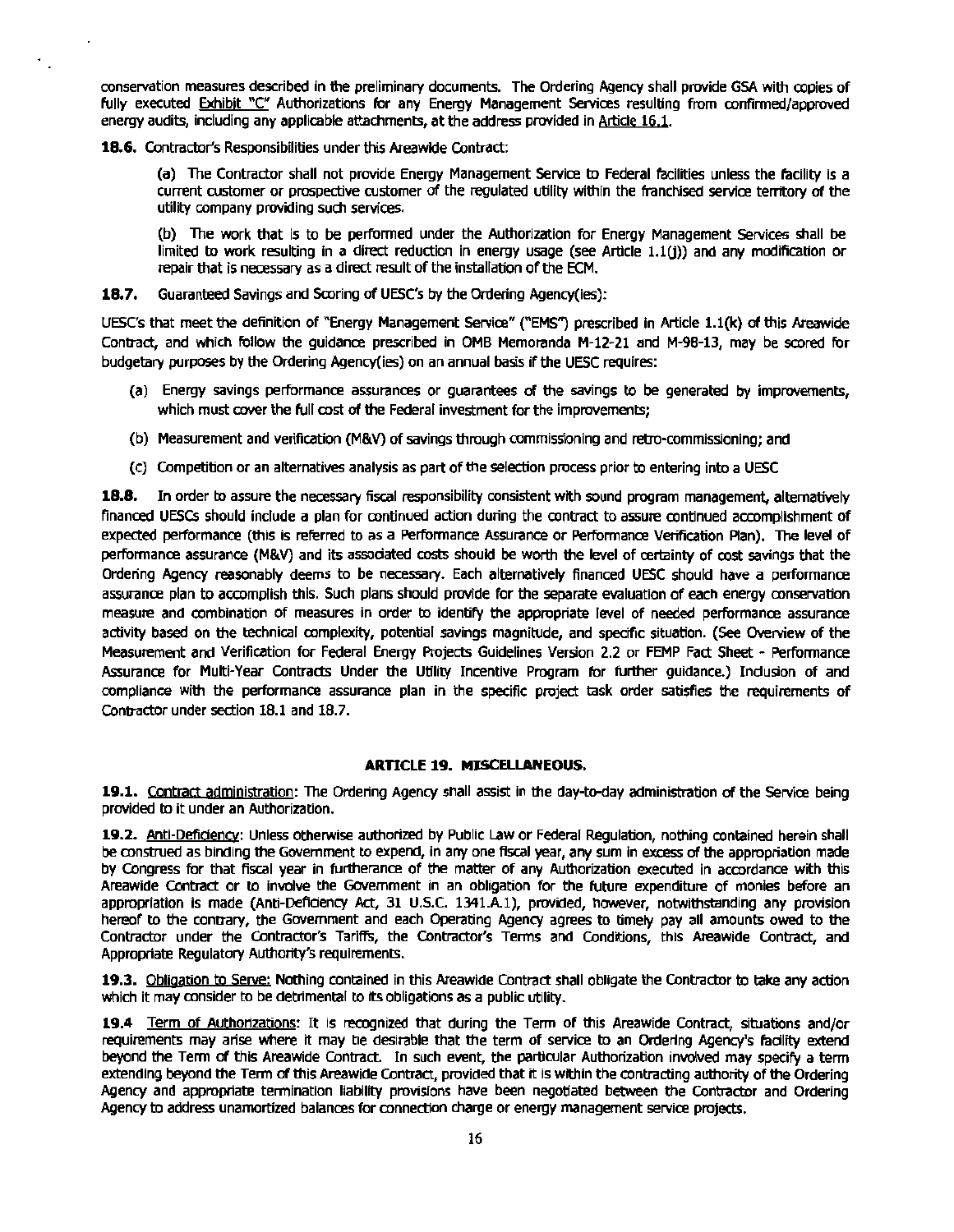**19.5.** Indemnification: Any indemnification language contained in standard form agreements exeruted between the Ordering Agency and the Contractor shall be binding upon the Federal Government only to the extent authorized by opinions of the Government Accountability Office and the Federal Torts Claims Act. The Government represents, warrants and covenants that the indemnifications by the Government set forth in this Areawide Contract have been authorized by the Government Accountability Office and the Federal Torts Claims Act.

**19.6.** Waiver of Sovereign Immunjtv: Any language contained in standard form agreements executed between the Ordering Agency and the Contractor shaff not be construed to waive the federal government's sovereign immunity, and may not be applicable where the federal government's sovereign immunity has not otherwise been waived by statutory law. The Government represents, warrants and covenants that in any instance in this Areawide Contract where it has waived sovereign immunity that the Government has received all necessary consents, waivers and approvals to do so.

**19.7.** Davis Bacon Act: Since this Areawide Contract does not involve the regulated utility company performing on a Federally funded or assisted contract for the construction, alteration, or repair of a public work and/or public facility, the Davis Bacon Act does not apply to the work to be performed by the regulated utility company in connection with the provision of regulated utility services. However, if a determination by the Department of Labor (DOL) differs, the regulated utility company will be solely responsible for any financial liability for any contrary determination by DOL.

**19.8.** Conflicts. In event of a conflict between this Areawide Contract and the Contractor's Tariffs, then the Contractor's Tariffs shall prevail. In addition, in the event of a conflict between this Areawide Contract and an Appropriate Regulatory Authority's regulation, decision or approved document, then the regulation, decision or approved document from an Appropriate Regulatory Authority shall prevail.

**ISIGNATURE PAGE TO FOLLOW1**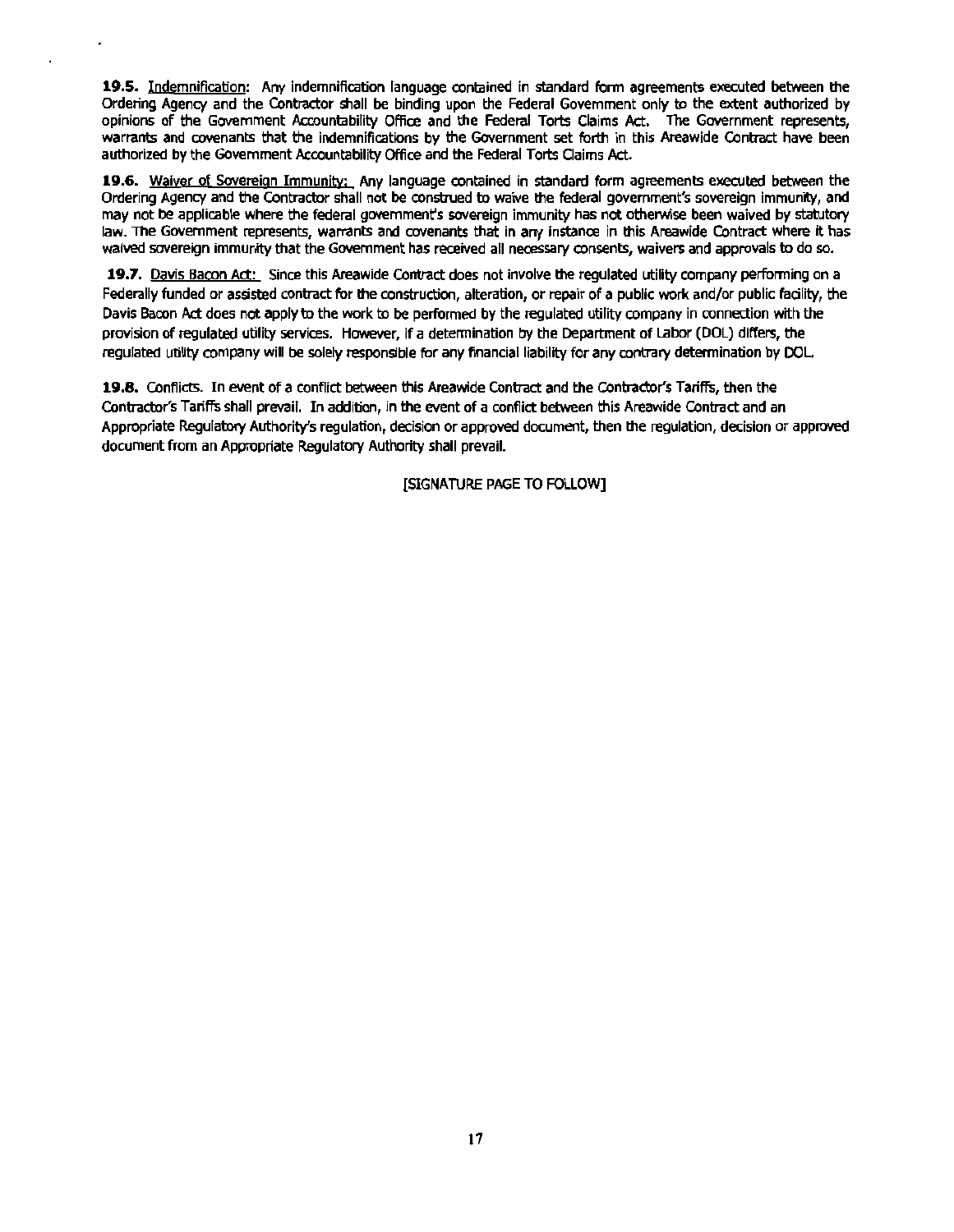IN WITNESS WHEREOF, the parties have executed this Areawide Contract as of the day and the year first above written.

> UNITED STATES OF AMERICA Acting through the Administrator of General Services

Joman)

Linda K. Koman GSA, PBS, Energy Division Contracting Officer

ATTEST: Kenneth M. Shutika

 $\mathcal{F}_{\mathbf{A}}$ 

 $\ddot{\phantom{0}}$  .

# **EVERSOURCE ENERGY SERVICE COMPANY**

woahnen By:

Tilak Subrahmanian

Title: Vice President, Energy Efficiency

Title: <u>Vice P</u><br>By: 0. Kay Complement 10

Title: Assistant Secretary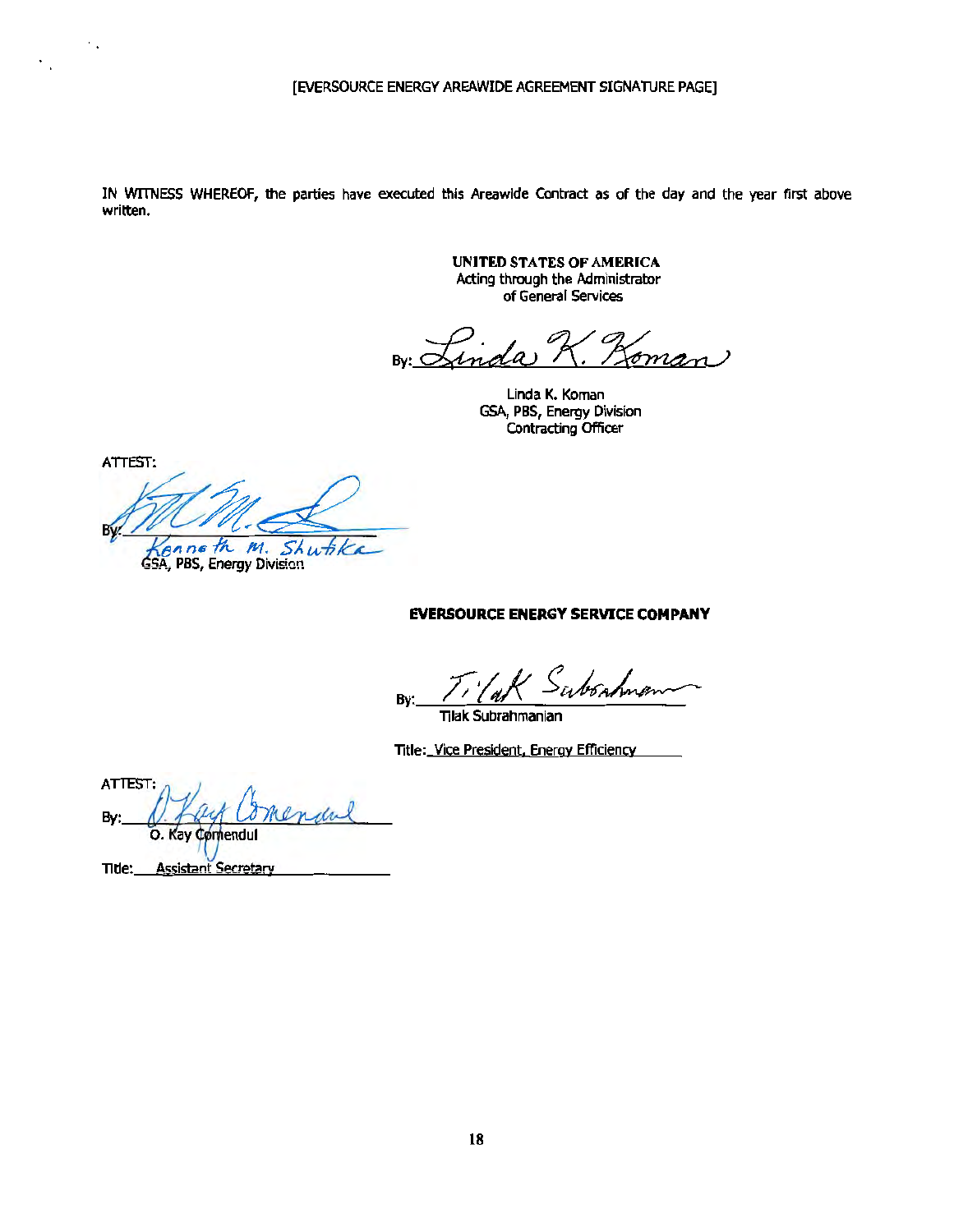# **CERTIFICATE**

I, O. Kay Comendul, certify that I am the Assistant Secretary of EVERSOURCE ENERGY SERVICE COMPANY, named as Contractor in the negotiated Areawide Contract No. GS-OOP-16-BSD-1211; that Tilak Subrahmanian, who signed said Areawide Contract on behalf of the Contractor, was then Vice President, Energy Efficiency of said Corporation; and that said Areawide Contract was duly signed for and on behalf of said Corporation and is within the scope of its corporate powers.

 $0.4$  ay Comenaut

(Corporate Seal)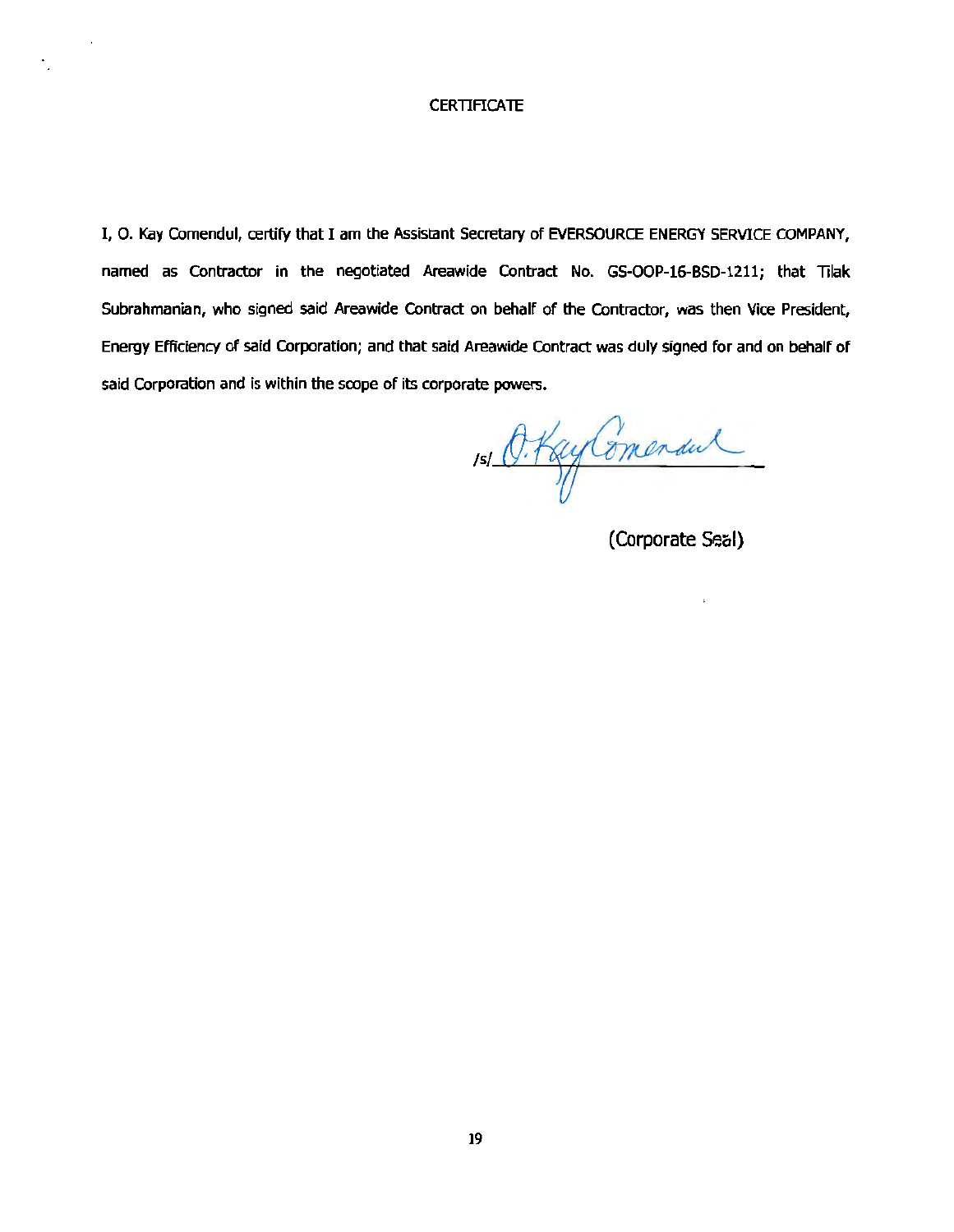#### **EXHIBIT "A"**

 $\ddot{\cdot}$ 

|                                                                                                                                                                                                                                                            | Contractor's ID NO.________________(Optional) |
|------------------------------------------------------------------------------------------------------------------------------------------------------------------------------------------------------------------------------------------------------------|-----------------------------------------------|
|                                                                                                                                                                                                                                                            | (Optional)<br>Ordering Agency's ID            |
| EVERSOURCE ENERGY SERVICE- COMPANY, as agent for the following Eversource Affiliate(s) (as applicable based                                                                                                                                                |                                               |
| on the location of the premises of the Ordering Agency receiving service: NSTAR Electric Company. The                                                                                                                                                      |                                               |
| Connecticut Light and Power Company. Western Massachusetts Electric Company. Public Service Company of New                                                                                                                                                 |                                               |
| Hampshire, each dba Eversource Energy and referred to hereunder as "Eversource Energy")                                                                                                                                                                    |                                               |
| AUTHORIZATION FOR ELECTRIC SERVICE, CHANGE IN ELECTRIC SERVICE, OR DISCONNECTION AND/OR TERMINATION OF<br>ELECTRIC SERVICE UNDERCONTRACT NO. GS-OOP-16-BSD-1211                                                                                            |                                               |
|                                                                                                                                                                                                                                                            |                                               |
| Address: _______                                                                                                                                                                                                                                           |                                               |
| Pursuant to Contract No. GS-OOP-16-BSD-1211 between the Contractor and the United States Government and subject to                                                                                                                                         |                                               |
| all the provisions thereof, service to the United States Government under such contract shall be rendered or modified as hereinafter<br>stated. Contract Article 2 and 4 shall be followed for the initiation of service under this contract.              |                                               |
|                                                                                                                                                                                                                                                            |                                               |
| SERVICE ADDRESS: SERVICE                                                                                                                                                                                                                                   |                                               |
|                                                                                                                                                                                                                                                            |                                               |
| NATURE OF SERVICE: 0 Connect, 0 Change, 0 Disconnect, 0 Continue Service, 0 DSM Work,                                                                                                                                                                      |                                               |
| □ Line Extension, Alteration, Relocation, or Reinforcement, □ Special Facilities                                                                                                                                                                           |                                               |
| OTHER TERMS AND CONDITIONS: CONDITIONS                                                                                                                                                                                                                     |                                               |
| Attach any other relevant terms and conditions under which service will be provided.                                                                                                                                                                       |                                               |
| POINT OF DELIVERY; POINT AND RESERVED AND RESERVED AND RESERVED AND RESERVED AND RESERVED AND RESERVED AND RESERVED AND RESERVED AND RESERVED AND RESERVED AND RESERVED AND RESERVED AND RESERVED AND RESERVED AND RESERVED AN                             |                                               |
|                                                                                                                                                                                                                                                            |                                               |
|                                                                                                                                                                                                                                                            |                                               |
| SERVICE HEREUNDER SHALL BE UNDER RATE SCHEDULE NO. __________________________*, Hereafter amended or modified by                                                                                                                                           |                                               |
| the regulatory body having jurisdiction. (see article 5 of this contract.)                                                                                                                                                                                 |                                               |
|                                                                                                                                                                                                                                                            |                                               |
|                                                                                                                                                                                                                                                            |                                               |
| ACCOUNTING AND APPROPRIATION DATA FOR SERVICE: __________________________________                                                                                                                                                                          |                                               |
|                                                                                                                                                                                                                                                            |                                               |
|                                                                                                                                                                                                                                                            |                                               |
| CLAUSES INCORPORATED BY REFERENCE (Check applicable clauses):                                                                                                                                                                                              |                                               |
|                                                                                                                                                                                                                                                            |                                               |
| (1) _____52.211-10 Commencement, Prosecution and Completion of<br>Work (APR 1984)                                                                                                                                                                          | (7) 52.241-9 CONNECTION CHARGE (FEB 1995)***  |
|                                                                                                                                                                                                                                                            |                                               |
|                                                                                                                                                                                                                                                            |                                               |
|                                                                                                                                                                                                                                                            |                                               |
|                                                                                                                                                                                                                                                            |                                               |
|                                                                                                                                                                                                                                                            |                                               |
|                                                                                                                                                                                                                                                            |                                               |
| for Regulated Services (FEB 1995)(Use Full Text of                                                                                                                                                                                                         |                                               |
| (6) 52.241-7 Change in Rates or Terms and Conditions of Service (12) 52.241-10 Termination Liability (Feb 1995)<br>Clause)                                                                                                                                 |                                               |
|                                                                                                                                                                                                                                                            |                                               |
| BILLS WILL BE RENDERED TO THE ORDERING AGENCY FOR PAYMENT AT THE FOLLOWING ADDRESS:                                                                                                                                                                        | copies.<br>in.                                |
|                                                                                                                                                                                                                                                            |                                               |
|                                                                                                                                                                                                                                                            |                                               |
|                                                                                                                                                                                                                                                            |                                               |
|                                                                                                                                                                                                                                                            |                                               |
|                                                                                                                                                                                                                                                            | <b>EVERSOURCE ENERGY</b>                      |
| (Ordering Agency)                                                                                                                                                                                                                                          | (Contractor)                                  |
|                                                                                                                                                                                                                                                            |                                               |
| <b>Authorized Signature</b>                                                                                                                                                                                                                                | Authorized Signature<br>By:__                 |
|                                                                                                                                                                                                                                                            |                                               |
|                                                                                                                                                                                                                                                            |                                               |
|                                                                                                                                                                                                                                                            |                                               |
| The foregoing shall be effective upon the return of the fully executed original Authorization by the Contractor to the ordering<br>Agency.<br>ACCEPTED:<br>By:<br>Include a reference to the applicable rate schedule, and attach a copy of such schedule. |                                               |

arrangements. (See Article 5 of this Contract for instructions.)<br>NOTE: A fully executed copy of this Authorization shall be transmitted by the ordering Agency to the Public Utilities Division (PMAA), General Services Admin

|  |  | ***If selected, Full text of 52.241-9 (FEB 1995) CONNECTION CHARGE (including ALT I) in attached Addendum A shall be incorporated by reference. |  |
|--|--|-------------------------------------------------------------------------------------------------------------------------------------------------|--|
|--|--|-------------------------------------------------------------------------------------------------------------------------------------------------|--|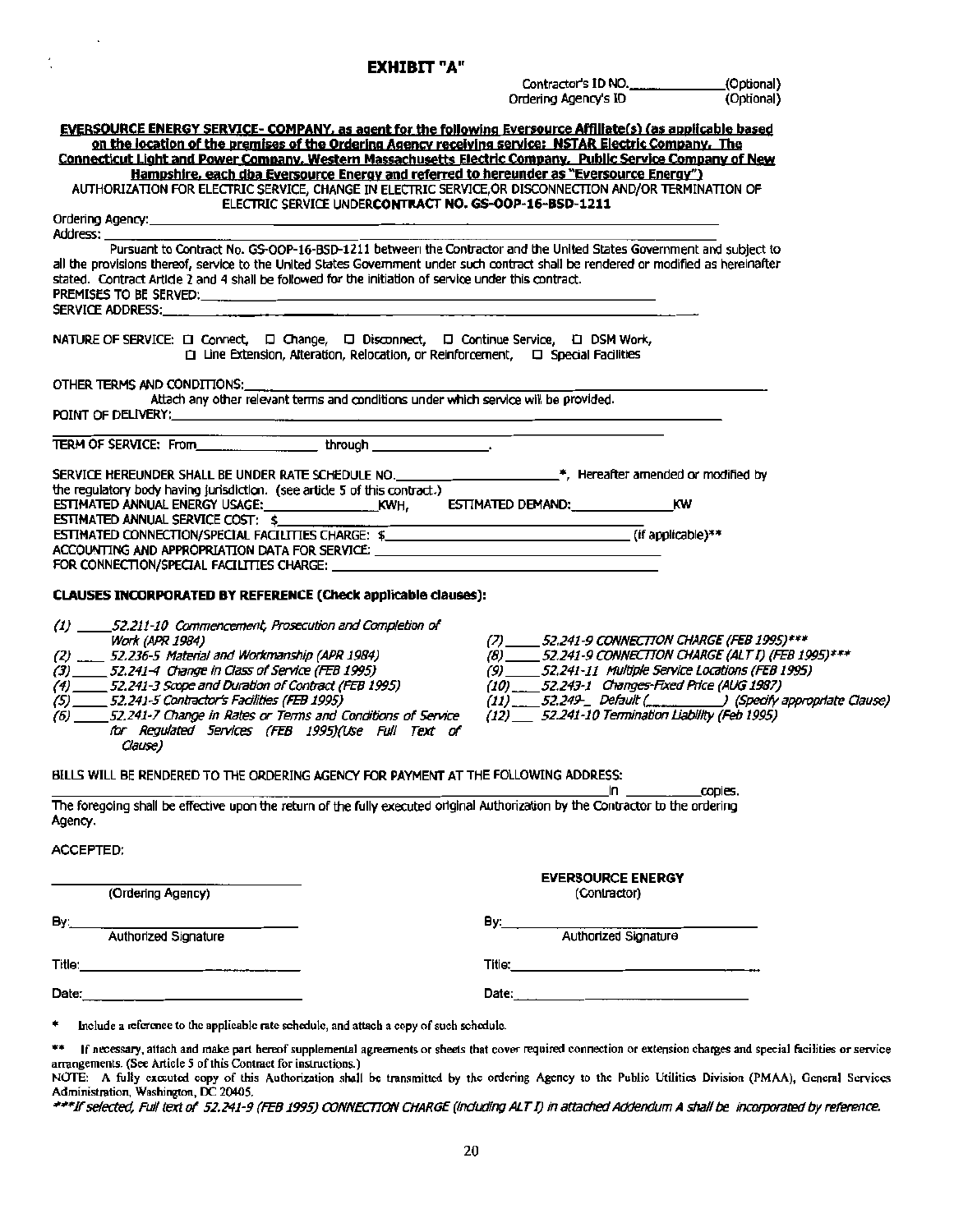#### Addendum A to Exhibit A

52.241-9 CONNECTION CHARGE (Including ALT I} (FEB 1995) As prescribed In 41.501(d)(3}, insert a clause substantially the same as the following:

#### Connection Charge (Feb 1995)

(a} Charge. In consideration of the Contractor furnishing and installing at its expense the newconnection facilities described herein, the Government shall pay the Contractor a connection charge. The payment shall be in the form of progress payments, advance payments or as a lump<br>sum, as agreed to by the parties and as permitted by applicable law. The total a the agreed to salvage value of\$\_\_\_\_\_,, or the actual cost less the salvage value, whichever is less. As a condition precedent to final payment, the Contractor shall execute a release of any claims against the Government arising under or by the virtue of such installation.

(b) Ownership, operation, maintenance and repair of new facilities to be provided. The facilities to be supplied by the Contractor under this clause, notwithstanding the payment by the Government of a connection charge, shall be and remain the property of the Contractor and shall, at all times during the life of this contract or any renewals thereof, be operated, maintained, and repaired by the Contractor at Its expense. All taxes and other charges In connection therewith, together with all llabillty arising out of the construction, operations, maintenance, or repair of such facilities, shall be the obligation of the Contractor.

#### (c} Credits.

(1) The Contractor agrees to allow the Government, on each monthly bill for service furnished under this contract to the service location, a credit of percent of the amount of each such bill as rendered until the accumulation of credits shall equal the amount of such connection charge, provided that the Contractor may at any time allow a credit up to 100 percent of the amount of each such blll.

(2) In the event the Contractor, before any termination of this contract but after completion of the facilities provided for In this clause, serves any customer other than the Government (regardless of whether the Government is being served simultaneously, Intermittently, or not at all) by means of these facflltles, the Contractor shall promptly notify the Government in writing. Unless otherwise agreed by the parties in writing at that time, the Contractor shall promptly accelerate the credits provided for under paragraph (c)(1) of this clause, up to 100 percent of each monthly bill until there Is refunded the amount that reflects the Government's connection costs for that portion of the facilities used In serving others. (3) In the event the Contractor terminates this contract, or defaults In performance, prior to full credit of any connection charge paid by the Government, the Contractor shall pay to the Government an amount equal to the uncredited balance of the connection charge as ofthe date of the termination or default.

(d} Termination before completion of facllltles. The Government reserves the right to terminate this contract at any time before completion of the facilities with respect to which the Government is to pay a connection charge. In the event the Government exercises this right, the Contractor shall be paid the cost of any work accomplished, including direct and indlrect costs reasonably allocable to the completed work prior to the time of termination by the Government, plus the cost of removal, less the salvage value.

(e) Termination after completion of facilities. In the event the Government terminates this contract after completion of the facllltles with respect to which the Government has paid a connection charge, but before the crediting in full by the Contractor of any connection charge in accordance with the terms of this contract, the Contractor shall have the following options:

(1) To retain in place for months after the notice of termination by the Government such facilities on condition that-

(1} If, during such month period, the Contractor serves any other customer by means of such facilities, the Contractor, shall, in lieu of allowing credits, pay the Government during such period installments in like amount, manner, and extent as the credit provided for under paragraph (c) of this clause before such termination; and

(ii) Immediately after such month period the Contractor shall promptly pay in full to the Government the uncredited balance of the connection charge.

(2) To remove such facilities at the Contractor's own expense within months after the effective date of the termination by the Government. If the Contractor elects to remove such facilities, the Government shall then have the option of purchasing such facilities at the agreed salvage value set forth herein; and provided further, that the Contractor shall, at the direction of the Government, leave in place such facilities located on Government property which the Government elects to purchase at the agreed salvage value. (End of clause}

Alternate I (Feb 1995). If the Contracting Officer determines that a nonrefundable charge is to be paid and no credits are due the Government, delete paragraphs (c) and (e}, renumber paragraph (d} as (c) and add the following as paragraph (d}: (d) Termination after completion of facilities. In the event the Government terminates this contract after completion of the facilities with respect to which the Government is to pay a connection charge, the Contractor shall have the following options:

(1) To retain in place for months after the notlce of termination by the Government. If the Contractor and the Government have not agreed on terms for retention In place beyond months, then the Contractor must remove the facilities pursuant to the terms of paragraph (d}(2) of this clause.

(2) To remove such facilities at the Contractor's own expense within months after the effective date of the termination by the Government. If the Contractor elects to remove such facilities, the Government shall then have the option of purchasing such facilities at the agreed salvage value set forth herein; and provided further, that the Contractor shall, at the direction of the Government, leave in place such facilities located on Government property which the Government elects to purchase at the agreed salvage value.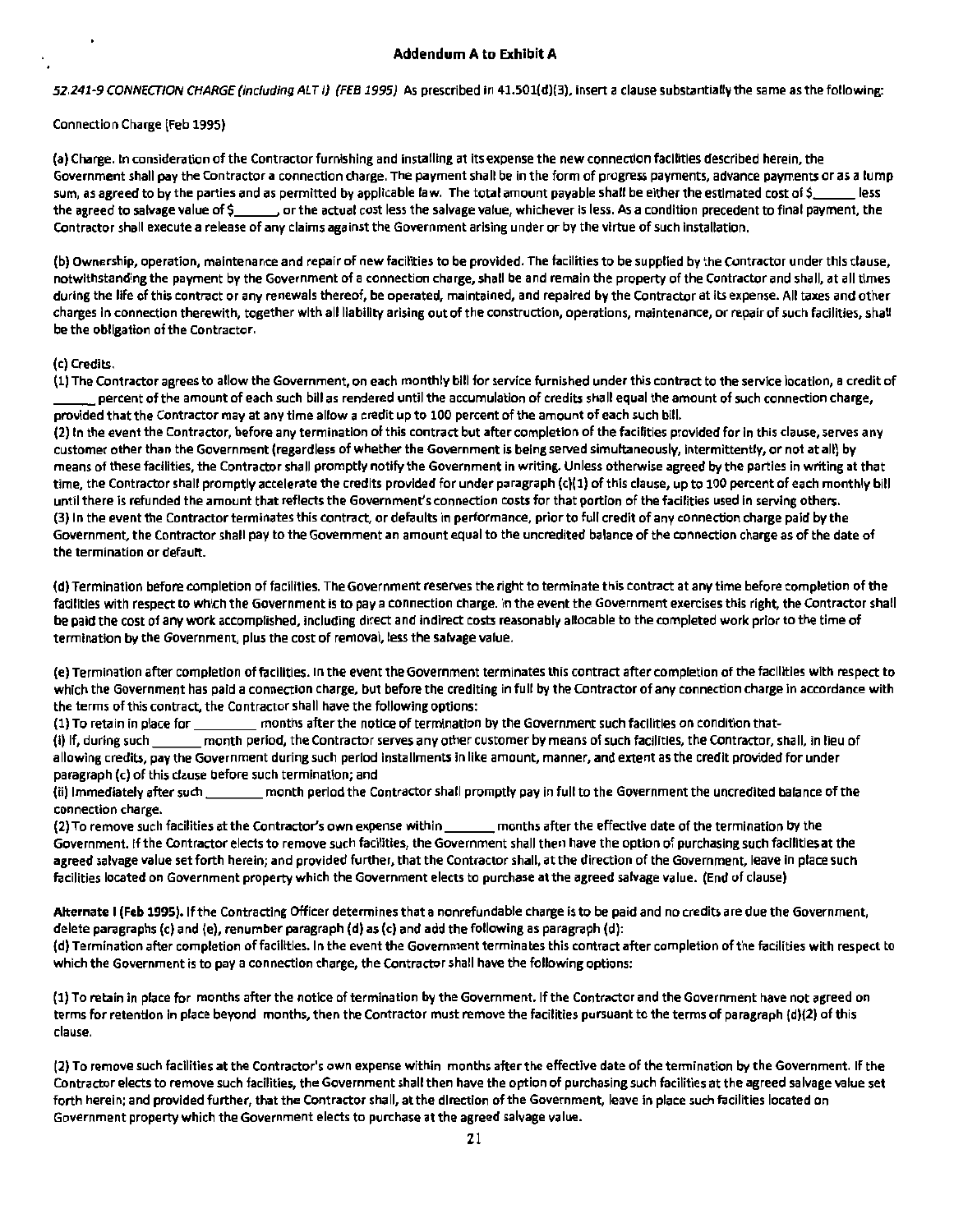# **EXHIBIT "B"**

Contractor's ID NO.

 $(0$ ptiona! $)$ 

 $\ddot{\phantom{a}}$ 

 $\ddot{\phantom{0}}$ 

|                                                                                                                                                                                                                                | Ordering Agency's ID _______________(Optional)                                                                                                         |
|--------------------------------------------------------------------------------------------------------------------------------------------------------------------------------------------------------------------------------|--------------------------------------------------------------------------------------------------------------------------------------------------------|
| <b>EVERSOURCE ENERGY SERVICE COMPANY, as agent for the following Eversource Affiliate(s) (as applicable based</b>                                                                                                              |                                                                                                                                                        |
| on the location of the premises of the Ordering Agency receiving service: NSTAR Gas Company and/or Yankee Gas<br>Services Company, each dba Eversource Energy and referred to hereunder as "Eversource Energy")                |                                                                                                                                                        |
| AUTHORIZATION FOR NATURAL GAS SERVICE, CHANGE IN NATURAL GAS SERVICE,                                                                                                                                                          |                                                                                                                                                        |
| OR DISCONNECTION OF NATURAL GAS SERVICE UNDER                                                                                                                                                                                  |                                                                                                                                                        |
| CONTRACT NO. GS-OOP-16-BSD-1211                                                                                                                                                                                                |                                                                                                                                                        |
|                                                                                                                                                                                                                                |                                                                                                                                                        |
| Address:                                                                                                                                                                                                                       | Pursuant to Contract No. GS-OOP-16-BSD-1211 between the Contractor and the United States Government and subject to all the provisions thereof, service |
| to the United States Government under such contract shall be rendered or modified as hereinafter stated. Contract Articles 2 and 4 shall be followed for the initiation of                                                     |                                                                                                                                                        |
| service under this contract.                                                                                                                                                                                                   |                                                                                                                                                        |
| PREMISES TO BE SERVED:                                                                                                                                                                                                         |                                                                                                                                                        |
|                                                                                                                                                                                                                                | $\frac{1}{2} \left( \frac{1}{2} \right) \left( \frac{1}{2} \right) \left( \frac{1}{2} \right)$                                                         |
| <b>NATURE OF SERVICE:</b> $\Box$ Connect $\Box$ Change $\Box$ Disconnect $\Box$ Continue Service                                                                                                                               |                                                                                                                                                        |
| $\Box$ Line Extension, Alteration, Relocation, or Reinforcement $\Box$ Transportation                                                                                                                                          |                                                                                                                                                        |
| $\Box$ Full Service $\Box$ Local Distribution Services $\Box$ Billing & Ancillary Services $\Box$ DSM Work                                                                                                                     | $\square$ Special Facilities                                                                                                                           |
|                                                                                                                                                                                                                                |                                                                                                                                                        |
| OTHER TERMS AND CONDITIONS:                                                                                                                                                                                                    |                                                                                                                                                        |
| POINT OF DELIVERY: NAMEL AND TO POINT OF DELIVERY:                                                                                                                                                                             | Attach any other relevant terms and conditions under which service will be provided.                                                                   |
| <u> 1989 - Johann Harry Harry Harry Harry Harry Harry Harry Harry Harry Harry Harry Harry Harry Harry Harry Harry</u>                                                                                                          |                                                                                                                                                        |
| TERM OF SERVICE: From through through the state of the state of the state of the state of the state of the state of the state of the state of the state of the state of the state of the state of the state of the state of th |                                                                                                                                                        |
|                                                                                                                                                                                                                                |                                                                                                                                                        |
| having jurisdiction. (see article 5 of this contract.)                                                                                                                                                                         |                                                                                                                                                        |
| ESTIMATED ANNUAL GAS VOLUME: (Specify THERMS or CUBIC FEET)<br>ESTIMATED ANNUAL SERVICE COST: \$                                                                                                                               |                                                                                                                                                        |
|                                                                                                                                                                                                                                |                                                                                                                                                        |
|                                                                                                                                                                                                                                |                                                                                                                                                        |
| FOR CONNECTION/SPECIAL FACILITIES CHARGE:                                                                                                                                                                                      |                                                                                                                                                        |
|                                                                                                                                                                                                                                |                                                                                                                                                        |
| CLAUSES INCORPORATED BY REFERENCE (Check applicable clauses):                                                                                                                                                                  |                                                                                                                                                        |
| $(1)$ 52.211-10<br>Commencement, Prosecution and<br>Completion of Work (APR 1984)                                                                                                                                              | (7) 52.241-9 CONNECTION CHARGE (FEB 1995)***<br>(8) 52.241-9 CONNECTION CHARGE (ALT I) (FEB 1995)***                                                   |
|                                                                                                                                                                                                                                |                                                                                                                                                        |
| (2) _____ 52.236-5 Material and Workmanship (APR 1984)<br>(3) _____ 52.241-4 Change in Class of Service (FEB 1995)                                                                                                             | (9) 52.241-11 Multiple Service Locations (FEB 1995)<br>(10) 52.243-1 Changes-Fixed Price (AUG 1987)                                                    |
| $(4)$ 52.241-3 Scope and Duration of Contract (FEB 1995)<br>$(5)$ 52.241-5 Contractor's Facilities (FEB 1995)                                                                                                                  | (11) 52.249 Default ( Specify appropriate                                                                                                              |
|                                                                                                                                                                                                                                | Clause) <b>cardidates</b>                                                                                                                              |
| (6) 52.241-7 Change in Rates or Terms and Conditions of                                                                                                                                                                        | (12) 52.241-10 Termination Liability (Feb 1995)                                                                                                        |
| Service for Regulated Services (FEB 1995) (Use Full Text of Clause)<br>BILLS WILL BE RENDERED TO THE ORDERING AGENCY FOR PAYMENT AT THE FOLLOWING ADDRESS:                                                                     |                                                                                                                                                        |
|                                                                                                                                                                                                                                | copies.<br>m                                                                                                                                           |
| The foregoing shall be effective upon the return of the fully executed original Authorization by the Contractor to the Ordering Agency.                                                                                        |                                                                                                                                                        |
| ACCEPTED:                                                                                                                                                                                                                      |                                                                                                                                                        |
|                                                                                                                                                                                                                                |                                                                                                                                                        |
|                                                                                                                                                                                                                                | <b>EVERSOURCE ENERGY</b>                                                                                                                               |
| (Ordering Agency)                                                                                                                                                                                                              | (Contractor)                                                                                                                                           |
| Authorized Signature<br>$B_{V}$ :                                                                                                                                                                                              | Bγ:______                                                                                                                                              |
|                                                                                                                                                                                                                                | Authorized Signature                                                                                                                                   |
|                                                                                                                                                                                                                                |                                                                                                                                                        |
| Date: the contract of the contract of the contract of the contract of the contract of the contract of the contract of the contract of the contract of the contract of the contract of the contract of the contract of the cont |                                                                                                                                                        |
|                                                                                                                                                                                                                                |                                                                                                                                                        |
| *<br>Include a reference to the applicable rate schedule, and attach a copy of such schedule.                                                                                                                                  |                                                                                                                                                        |

 $\star\star$ If necessary, attach and make part hereof supplemental agreements or sheets that cover required connection or extension charges and special facilities or service arrangements. (See Article 5 of this Contract for instructions.)

\*\*\*If selected, Full text of 52.241-9 (FEB 1995) CONNECTION CHARGE (including ALT I) in attached Addendum A shall be incorporated by reference.

NOTE: A fully executed copy of this Authorization shall be transmitted by the Ordering Agency to the Energy Division (PMAA), General Services Administration, Washington, DC 20405.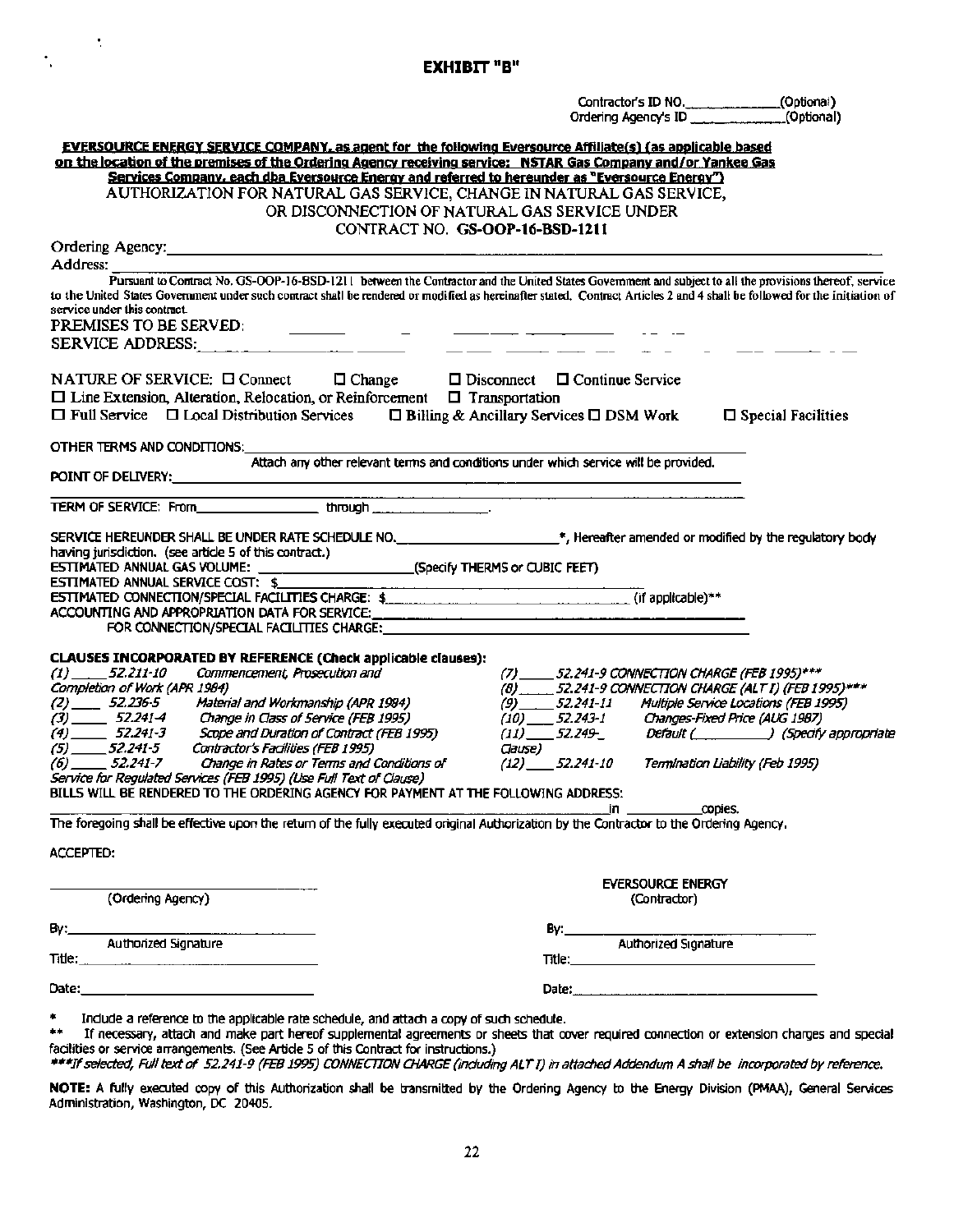#### Addendum A to Exhibit B

52.241-9 CONNECTION CHARGE (including ALT I} (FEB 1995) As prescribed In 41.501(d)(3), insert a clause substantially the same as the following:

#### Connection Charge (Feb 1995)

۰.

(a) Charge. In consideration of the Contractor furnishing and installing at its expense the new connection facilities described herein, the Government shall pay the Contractor a connection charge. The payment shall be in the form of progress payments, advance payments or as a lump<br>sum, as agreed to by the parties and as permitted by applicable law. The total a the agreed to salvage value of \$ corthe actual cost less the salvage value, whichever is less. As a condition precedent to final payment, the Contractor shall execute a release of any claims against the Government arising under or by the virtue of such installation.

(b) Ownership, operation, maintenance and repair of new facilities to be provided. The facilities to be supplied by the Contractor under this clause, notwithstanding the payment by the Governmentof a connection charge, shall be and remain the property of the Contractor and shall, at all times during the life ofthis contract or any renewals thereof, be operated, maintained, and repaired by the Contractor at its expense. All taxes and other charges In connection therewith, together with all liability arising out ofthe construction, operations, maintenance, or repair of such facllities, shall be the obligation of the Contractor.

#### (c) Credits.

(1) The Contractor agrees to allow the Government, on each monthly bill for service furnished under this contract *to* the service location, a credit of percent of the amount of each such bill as rendered until the accumulation of credits shall equal the amount of such connection charge, provided that the Contractor may at any time allow a credit up to 100 percent of the amountof each such bill.

(2) In the event the Contractor, before any termination of this contract but after completion of the facilities provided for in this clause, serves any customer other than the Government (regardless of whether the Government is being served simultaneously, Intermittently, or not at all) by means of these facilities, the Contractor shall promptly notify the Government in writing. Unless otherwise agreed by the parties in writing at that time, the Contractor shall promptly accelerate the credits provided for under paragraph (c)(1) of this clause, up to 100 percent of each monthly bill until there Is refunded the amount that reflects the Government's connection costs for that portion of the facilities used In serving others. (3) In the event the Contractor terminates this contract, or defaults In performance, prior to full credit of any connection charge paid by the Government, the Contractor shall pay to the Government an amount equal to the uncredited ba lance of the connection charge as of the date of the termination or default.

(d) Termination before completion of facilities. The Government reserves the right to terminate this contract at any time before completion of the facilities with respect to which the Government is to pay a connection charge. In the event the Government exercises this right, the Contractor shall be paid the cost of any work accomplished, including direct and indirect costs reasonably allocable to the completed work prior to the time of termination by the Government, plus the cost of removal, less the salvage value.

(e) Termination after completion of facilities. In the event the Government terminates this contract after completion of the facilities with respect to which the Government has paid a connection charge, but before the crediting in full by the Contractor of any connection charge in accordance with

the terms of this contract, the Contractor shall have the following options:<br>(1) To retain in place for \_\_\_\_\_\_\_\_\_ months after the notice of termination (1) months after the notice of termination by the Government such facilities on condition that-(i) If, during such month period, the Contractor serves any other customer by means of such facilities, the Contractor, shall, in lieu of allowing credits, pay the Government during such period installments in like amount, manner, and extent as the credit provided for under paragraph (c) of this clause before such termination; and

(ii) Immediately after such month period the Contractor shall promptly pay In full to the Government the uncredited balance of the connection charge.

(2) To remove such facilities at the Contractor's own expense within months after the effective date of the termination by the Government. If the Contractor elects to remove such facilities, the Government shall then have the option of purchasing such facilities at the agreed salvage value set forth herein; and provided further, that the Contractor shall, at the direction of the Government, leave in place such facilities located on Government property which the Government elects to purchase at the agreed salvage value. (End of clause)

Alternate I (Feb 1995). If the Contracting Officer determines that a nonrefundable charge is to be paid and no credits are due the Government, delete paragraphs (c) and (e), renumber paragraph (d) as (c) and add the following as paragraph (d): (d) Termination after completion of facilities. In the event the Government terminates this contract after completion of the facilities with respect to which the Government Is to pay a connection charge, the Contractor shall have the following options:

(1)To retain in place for months afterthe notice oftermination by the Government. Ifthe Contractor and the Government have not agreed on terms for retention in place beyond months, then the Contractor must remove the facilities pursuant to the terms of paragraph (d)(2) ofthis clause.

(2) To remove such facilities at the Contractor's own expense within \_months after the effective date of the termination by the Government. If the Contractor elects to remove such facilities, the Government shall then have the option of purchasing such facilities at the agreed salvage value set forth herein; and provided further, that the Contractor shall, at the direction of the Government, leave in place such facilities located on Government property which the Government elects to purchase at the agreed salvage value.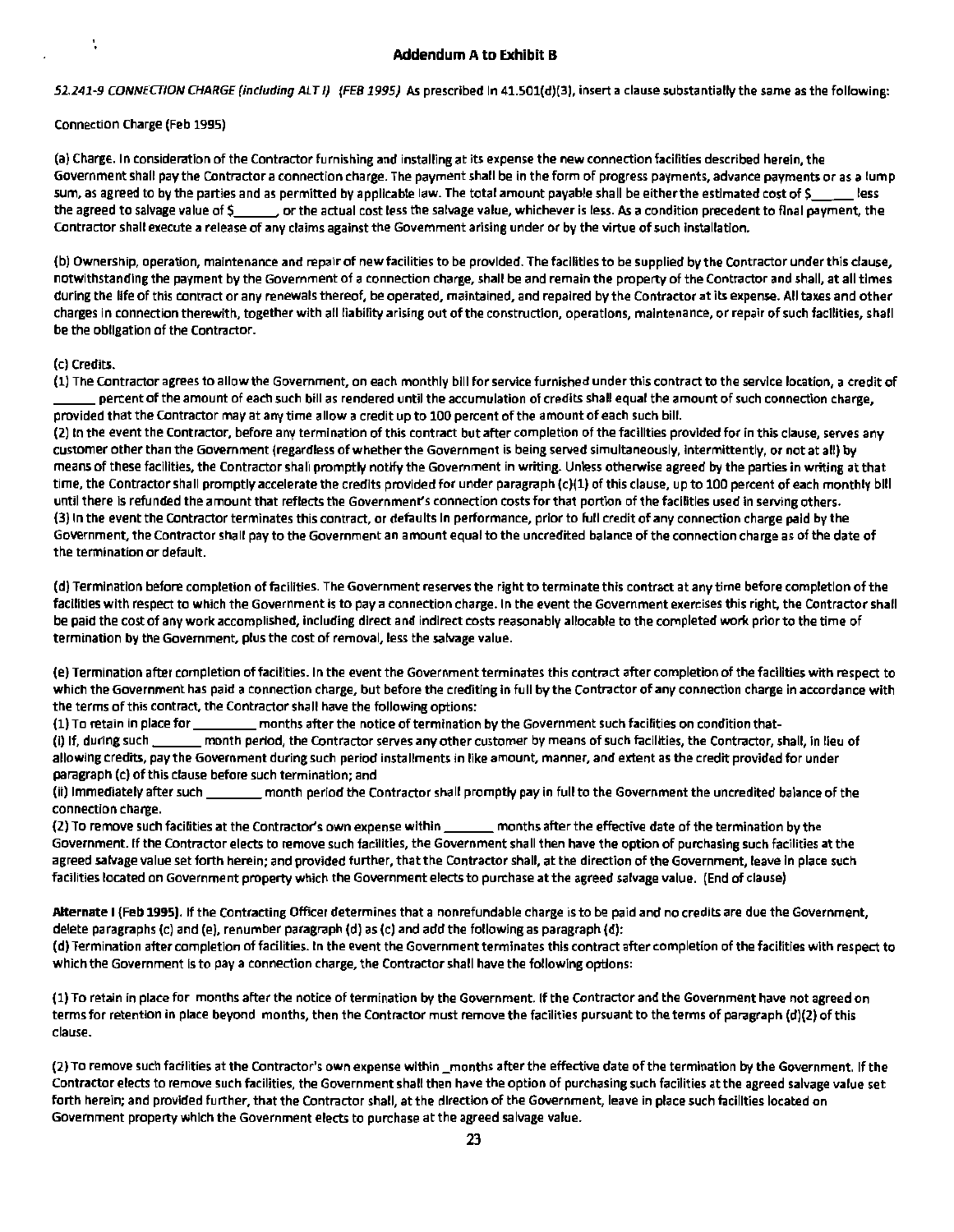## **EXHIBIT "C"**

| Contractor's ID NO.      | (Optional) |
|--------------------------|------------|
| Ordering Agency's ID NO. | (Optional) |

|                                                                                                                                                                                                           | EVERSOURCE ENERGY SERVICE COMPANY, as agent for the following Eversource Affiliate(s) (as applicable based on the<br>location of the premises of the Ordering Agency receiving service: NSTAR Electric Company, NSTAR Gas Company, The<br>Connecticut Light and Power Company, Western Massachusetts Electric Company, Yankee Gas Services Company, Public<br>Service Company of New Hampshire, each dba Eversource Energy and referred to hereunder as "Eversource Energy")<br>AUTHORIZATION FOR, OR TERMINATION OF, ENERGY MANAGEMENT SERVICES<br>CONTRACT NO. GS-OOP-16-BSD-1211 |
|-----------------------------------------------------------------------------------------------------------------------------------------------------------------------------------------------------------|-------------------------------------------------------------------------------------------------------------------------------------------------------------------------------------------------------------------------------------------------------------------------------------------------------------------------------------------------------------------------------------------------------------------------------------------------------------------------------------------------------------------------------------------------------------------------------------|
|                                                                                                                                                                                                           |                                                                                                                                                                                                                                                                                                                                                                                                                                                                                                                                                                                     |
| Address:                                                                                                                                                                                                  |                                                                                                                                                                                                                                                                                                                                                                                                                                                                                                                                                                                     |
| 4 shall be followed for the initiation of service under this contract.                                                                                                                                    | Pursuant to Contract No. GS-OOP-16-BSD-1211 between the Contractor and the United States Government and subject to all the provisions<br>thereof, service to the United States Government under such contract shall be rendered or modified as hereinafter stated. Contract Articles 2 and                                                                                                                                                                                                                                                                                          |
|                                                                                                                                                                                                           |                                                                                                                                                                                                                                                                                                                                                                                                                                                                                                                                                                                     |
| <b>SERVICE ADDRESS:</b>                                                                                                                                                                                   |                                                                                                                                                                                                                                                                                                                                                                                                                                                                                                                                                                                     |
| NATURE OF SERVICE:                                                                                                                                                                                        | D Preliminary Energy Audit<br><b>C ECP</b> Feasibility Study                                                                                                                                                                                                                                                                                                                                                                                                                                                                                                                        |
| ECP Engineering & Design Study<br>□ Demand Side Management (DSM) Project                                                                                                                                  | □ Energy Conservation Project (ECP) Installation<br>$\Box$ Other (See Remarks Below)                                                                                                                                                                                                                                                                                                                                                                                                                                                                                                |
| Commission. (See Article 5 of this contract.)<br>POINT OF DELIVERY:<br><b>ESTIMATED PROJECT COST: \$</b><br>ACCOUNTING AND APPROPRIATION DATA: ACCOUNTING AND APPROPRIATION DATA:                         | SERVICE HEREUNDER shall be provided consistent with the Contractor's applicable tariffs, rates, rules, regulations, riders, practices, and/or<br>terms and conditions of service, as modified, amended or supplemented by the Contractor and approved, to the extent required, by the                                                                                                                                                                                                                                                                                               |
| <b>LIST OF ATTACHMENTS:</b><br>$\Box$ General Conditions<br>$\Box$ Payment Provisions<br>$\Box$ Facility/Site Plans<br><b>D</b> Historical Data<br>$\Box$ Design Drawings<br>$\Box$ Design Specifications | $\Box$ Special Requirements<br>□ Economic Analysis<br>$\Box$ Utility Usage History<br><b>D</b> ECP Feasibility Study<br>$\Box$ Certifications<br>$\Box$ Commission Schedules                                                                                                                                                                                                                                                                                                                                                                                                        |
| CLAUSES INCORPORATED BY REFERENCE (Check applicable clauses):                                                                                                                                             |                                                                                                                                                                                                                                                                                                                                                                                                                                                                                                                                                                                     |
| <b>Applicable FAR Provision</b><br>Check                                                                                                                                                                  | 52.222-50(h)-(i)<br><b>COMBATING TRAFFICKING</b>                                                                                                                                                                                                                                                                                                                                                                                                                                                                                                                                    |
| 52.203-12 Limitation On Payments To Influence                                                                                                                                                             | IN PERSONS (MAR 2015 ) Sections (h) and (i)                                                                                                                                                                                                                                                                                                                                                                                                                                                                                                                                         |
| Certain Federal Transactions (Oct 2010)                                                                                                                                                                   | Recovered Material Certification (May<br>52.223-4                                                                                                                                                                                                                                                                                                                                                                                                                                                                                                                                   |
| 52.209-6 Protecting The Government's Interest When                                                                                                                                                        | 2008) 1                                                                                                                                                                                                                                                                                                                                                                                                                                                                                                                                                                             |
| Subcontracting With Controctors Debarred,<br>Suspended, Or Proposed For Debarment (Oct 2015)                                                                                                              | Energy Efficiency In Energy-<br>52.223-15<br>Consuming Products (Dec 2007)                                                                                                                                                                                                                                                                                                                                                                                                                                                                                                          |
| 52.211-10 Commencement, Prosecution And                                                                                                                                                                   | Affirmative Procurement of EPA-<br>$52.223 - 17$                                                                                                                                                                                                                                                                                                                                                                                                                                                                                                                                    |
| Completion Of Work (APR 1984)                                                                                                                                                                             | Designated Items In Service And Construction                                                                                                                                                                                                                                                                                                                                                                                                                                                                                                                                        |
| 52.215-10 PRICE REDUCTION FOR                                                                                                                                                                             | Contracts (May 2008) I                                                                                                                                                                                                                                                                                                                                                                                                                                                                                                                                                              |
| DEFECTIVE COST OR PRICING DATA (AUG                                                                                                                                                                       | Payments Under Fixed-Price<br>52.232-5                                                                                                                                                                                                                                                                                                                                                                                                                                                                                                                                              |
| 2011)1                                                                                                                                                                                                    | Construction Contracts (SEP 2002) -Supersedes                                                                                                                                                                                                                                                                                                                                                                                                                                                                                                                                       |
| $52.215 - 12$<br>Subcontractor Cost Or Pricing Data                                                                                                                                                       | Provisions Of Payment Clauses In Article 14                                                                                                                                                                                                                                                                                                                                                                                                                                                                                                                                         |
| (Oct~2010)I                                                                                                                                                                                               | Provisions Of Payment Clauses In Article 14.                                                                                                                                                                                                                                                                                                                                                                                                                                                                                                                                        |
| 52.215-14<br><b>INTEGRITY OF UNIT PRICES (OCT</b>                                                                                                                                                         | 52.243-1 Changes-Fixed Price (AUG 1987)                                                                                                                                                                                                                                                                                                                                                                                                                                                                                                                                             |
| 2010)1                                                                                                                                                                                                    | 52.246-25(a) LIMITATION OF LIABILITY-                                                                                                                                                                                                                                                                                                                                                                                                                                                                                                                                               |
| 52.215-20 Requirements For Cost Or Pricing Data                                                                                                                                                           | <i>SERVICES (FEB 1997 )</i>                                                                                                                                                                                                                                                                                                                                                                                                                                                                                                                                                         |
| Or Information Other Than Cost Or Pricing Data (Oct                                                                                                                                                       | 52.249-8<br>Default (Fixed-Price Supply And                                                                                                                                                                                                                                                                                                                                                                                                                                                                                                                                         |
| 2010)                                                                                                                                                                                                     | Service) (Apr 1984) 1                                                                                                                                                                                                                                                                                                                                                                                                                                                                                                                                                               |
|                                                                                                                                                                                                           | $\int$ (Specify<br>$52.249-$<br>Default (<br>Appropriate Clause)                                                                                                                                                                                                                                                                                                                                                                                                                                                                                                                    |
| with clauses for the appropriate type of contract.<br><b>REMARKS:</b><br><b>ACCEPTED:</b>                                                                                                                 | In addition, the Contracting Officer negotiating the terms and conditions under this authorization shall supplement the above-referenced clauses                                                                                                                                                                                                                                                                                                                                                                                                                                    |
| (Ordering Agency)                                                                                                                                                                                         | <b>EVERSOURCE ENERGY</b>                                                                                                                                                                                                                                                                                                                                                                                                                                                                                                                                                            |
|                                                                                                                                                                                                           | (Contractor)                                                                                                                                                                                                                                                                                                                                                                                                                                                                                                                                                                        |
| By:                                                                                                                                                                                                       | By:                                                                                                                                                                                                                                                                                                                                                                                                                                                                                                                                                                                 |

Authorized Signature

Title:

 $\mathbb{R}^2$ 

 $\ddot{\phantom{0}}$ 

| Date: |  |
|-------|--|
|-------|--|

 $By_{-}$ Authorized Signature Title:  $\mathcal{L}^{\text{max}}_{\text{max}}$  , where  $\mathcal{L}^{\text{max}}_{\text{max}}$ Date:

NOTE: A fully executed copy of this Authorization shall be transmitted by the ordering Agency to the Public Utilities Division (PMAA), General Services Administration, Washington, DC 20405.